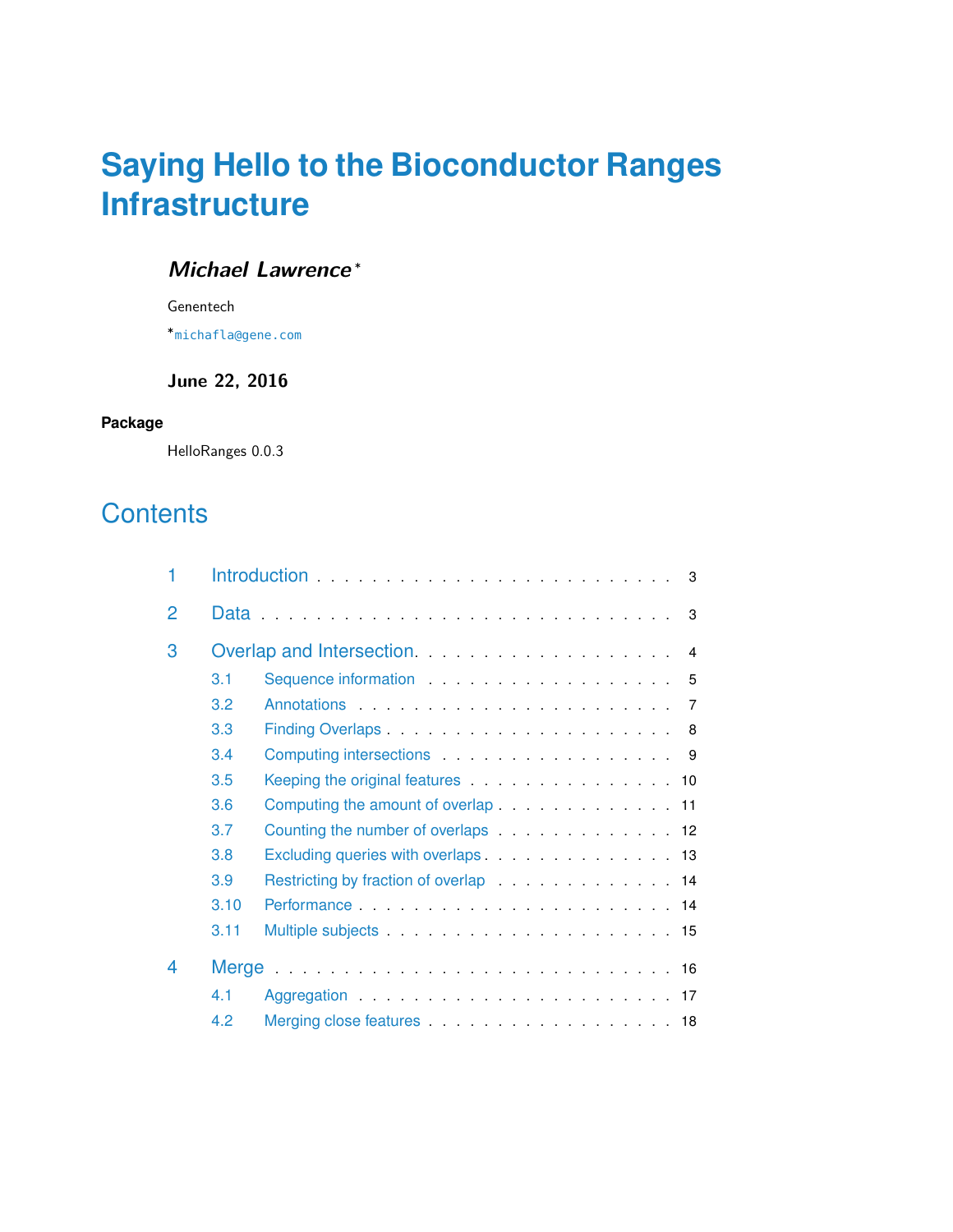### **HelloRanges Tutorial**

| 5 |     |                                                                                                                |  |  |  |  |
|---|-----|----------------------------------------------------------------------------------------------------------------|--|--|--|--|
| 6 |     |                                                                                                                |  |  |  |  |
|   | 6.1 |                                                                                                                |  |  |  |  |
|   | 6.2 |                                                                                                                |  |  |  |  |
|   |     |                                                                                                                |  |  |  |  |
|   | 7.1 |                                                                                                                |  |  |  |  |
|   | 7.2 | Coalescence 24                                                                                                 |  |  |  |  |
| 8 |     | Jaccard Statistic Communication of the Statistic Communication of the Statistic Communication of the Statistic |  |  |  |  |
| 9 |     | Exercises 28                                                                                                   |  |  |  |  |
|   | 9.1 |                                                                                                                |  |  |  |  |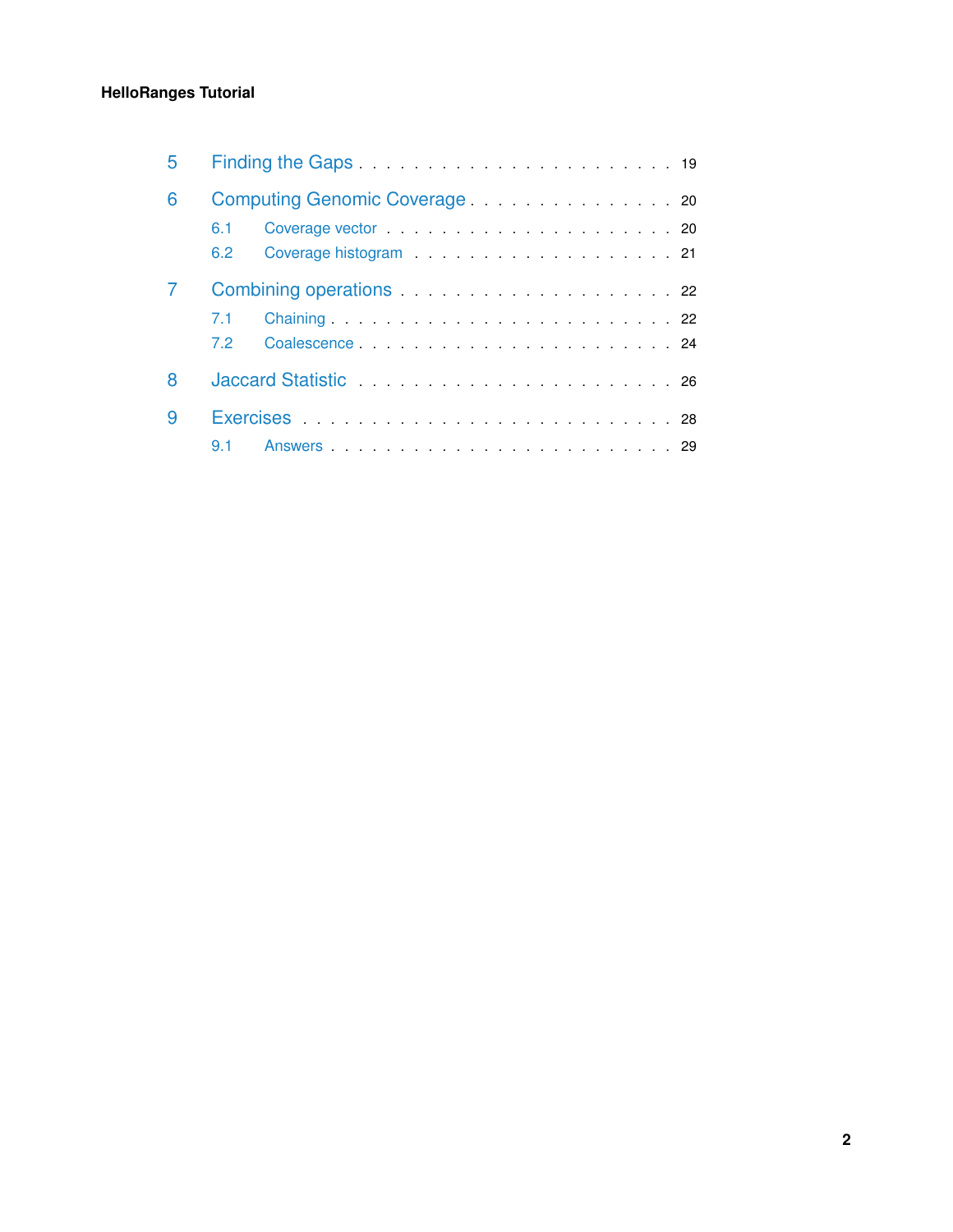# 1 Introduction

<span id="page-2-0"></span>The primary purpose of the *[HelloRanges](http://bioconductor.org/packages/HelloRanges)* package, from the pedagogical perspective, is to map bedtools "recipes" to  $R$  scripts. The package was born out of the recognition that *Bioconductor* lacks a cookbook that explains how to achieve common, specific tasks using the Ranges infrastructure. And that writing a compiler is more fun (and hopefully more useful) than writing documentation. The goal is to enable those who already use  $R/Bioconductor$  for modeling and plotting to unify their workflow by integrating their upstream processing.

[HelloRanges](http://bioconductor.org/packages/HelloRanges) provides an R function corresponding to each bedtools command. The output is an  $R$  language object, and we can print the object to copy and integrate the code into an R script. Ideally, the code is first integrated (by copy/paste) into an R script. Unlike bedtools, the result of evaluation is an R object that is suitable for further analysis. There is no automatic output to files, because once we are in  $R$ , we want to stay there. Assuming that the reader is interested in learning Bioconductor, we encourage the reader to inspect the code prior to evaluation by printing the language object. The generated code is meant to be correct, readable, conformant to best practices and performant (in that order). While the code is much more verbose than the corresponding bedtools call, we argue that the explicit, low-level Ranges API has the advantage of being self-documenting and more flexible. And, of course, it directly integrates with the rest of Bioconductor.

Obviously, performing I/O with each operation will have a negative impact on performance, so it is recommended to import the data once, and perform subsequent operations on in-memory data structures. If memory is exhausted, consider distributing computations.

For the sake of comparison, this tutorial closely follows that of *bedtools* itself [\(http:](http://quinlanlab.org/tutorials/bedtools/bedtools.html) [//quinlanlab.org/tutorials/bedtools/bedtools.html\)](http://quinlanlab.org/tutorials/bedtools/bedtools.html). We will analyze the data from Maurano et al  $[1]$  assessment of Dnasel hypersensitivy across a range of fetal tissues (20 samples). The bedtools tutorial mostly consists of arbitrary range operations on the annotation tracks. Near the end, we will compare samples from the Maurano study in terms of their mutual overlap.

# <span id="page-2-1"></span>2 Data

The data are provided via the *[HelloRangesData](http://bioconductor.org/packages/HelloRangesData)* package, which we load presently:

To have convenient paths to the data, we switch our working directory to the one with the data files:

> oldwd <- setwd(system.file("extdata", package="HelloRangesData"))

<sup>&</sup>gt; library(HelloRanges)

<sup>&</sup>gt; library(HelloRangesData)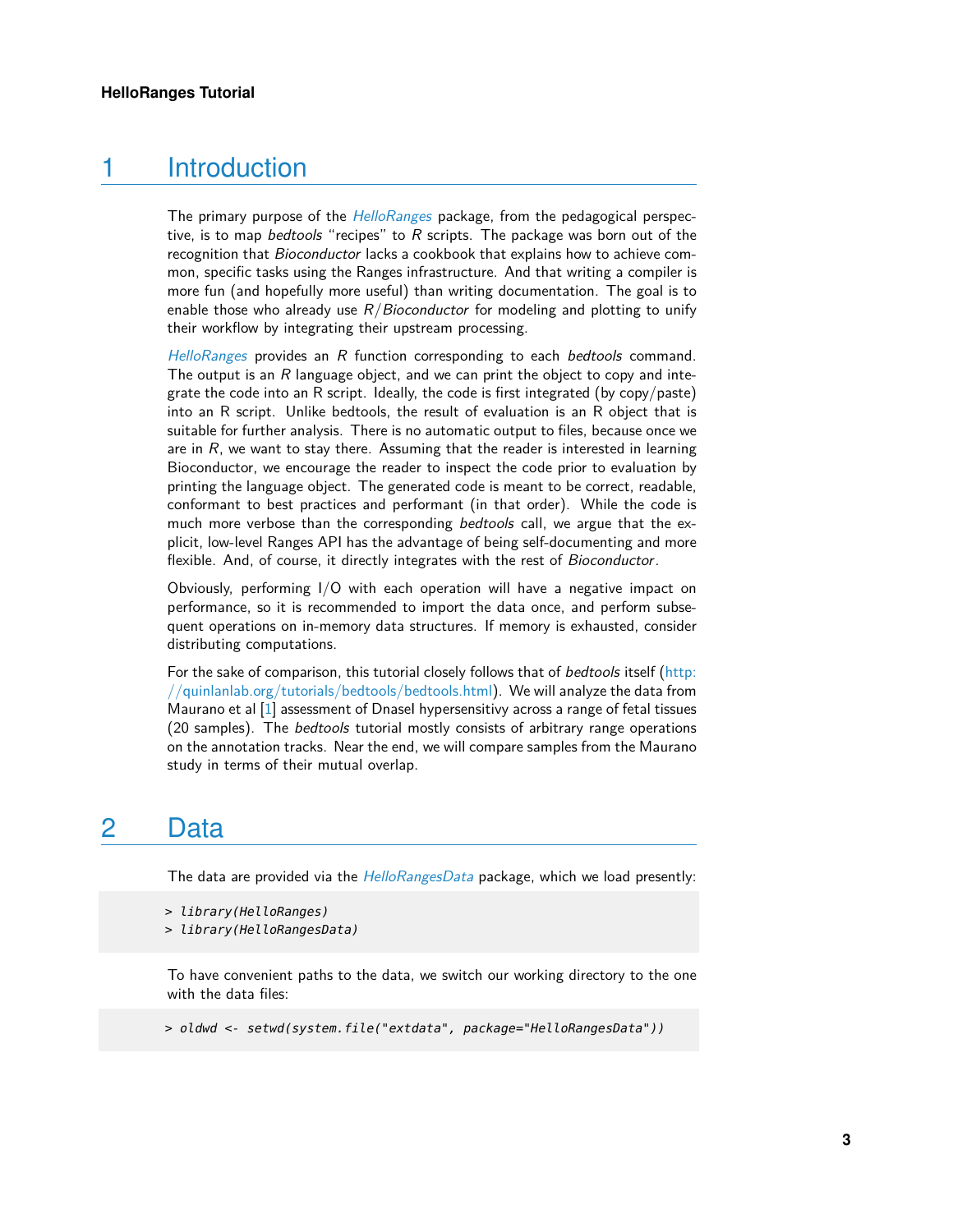In our working directory are 20 BED files from the Dnasel study, as well as BED files representing the CpG islands ('cpg.bed'), Refseq exons ('exons.bed'), diseaseassociated SNPs ('gwas.bed'), and functional annotations output by chromHMM given ENCODE human embrionic stem cell ChIP-seq data ('hesc.chromHmm.bed'). There is also a 'hg19.genome' file indicating the chromosome lengths of the hg19 genome build.

One of the advantages of  $R$ , compared to the shell, is its unified package management system. R packages can contain data, and even completed analyses, in addition to libraries of functions. Bioconductor provides many annotations and sample datasets through packages. Packages make obtaining data easy, and they also help with reproducibility and provenance through versioning. Thus, they are more convenient and safer compared to downloading from live URLs. Some packages provide APIs to download data from repositories, and we can use them to programmatically generate data packages in a reproducible way.

For example, the TxDb packages provide transcript annotations for an individual reference genome. Bioconductor provides pre-built TxDb packages for the commonly used genome builds, and it is easy to generate a custom TxDb package using annotations from Biomart, UCSC, or just a GFF file. The [rtracklayer](http://bioconductor.org/packages/rtracklayer) package supports automated retrieval of any dataset from the UCSC table browser, without any pointing-and-clicking involved. We will demonstrate some of these tools later in the tutorial.

# <span id="page-3-0"></span>3 Overlap and Intersection



One of the most useful ways to compare two tracks is to determine which ranges overlap, and where they intersect (see the above image from the bedtools tutorial).

By default, bedtools outputs the region of intersection for each overlap between the two tracks. We compile the code for intersecting the CpG islands and the exons.

<sup>&</sup>gt; code <- bedtools\_intersect("-a cpg.bed -b exons.bed -g hg19.genome") > code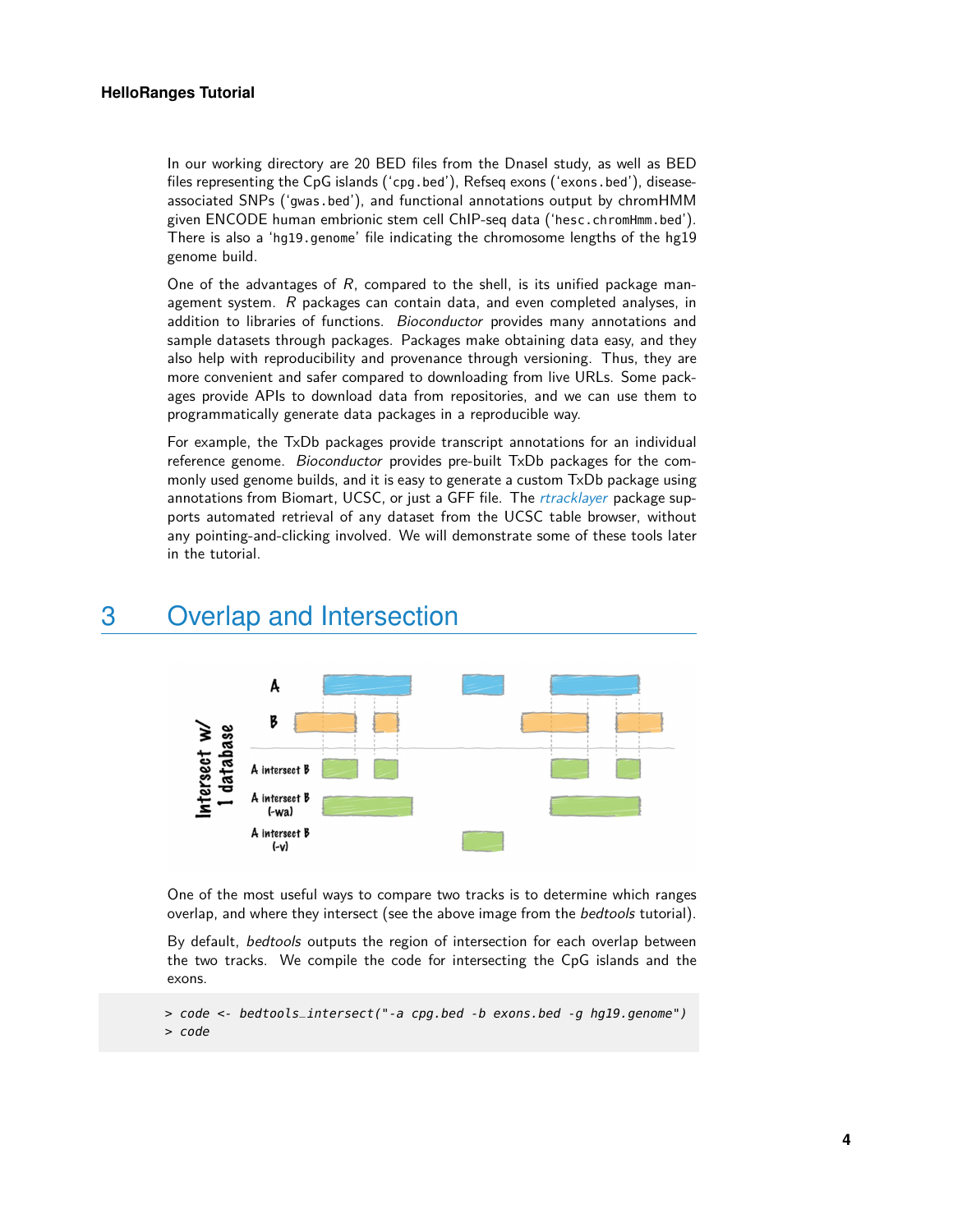```
{
   genome <- import("hg19.genome")
   gr_a < -import("cpg.bed", genome = genome)gr_b <- import("exons.bed", genome = genome)
   pairs <- findOverlapPairs(gr_a, gr_b, ignore.strand = TRUE)
   ans <- pintersect(pairs, ignore.strand = TRUE)
   ans
}
```
This code should be integrated into an R script that implements a larger workflow. For the purposes of this tutorial, we will call eval on the language object to yield the result:

```
> ans <- eval(code)
> mcols(ans)$hit <- NULL
> ans
GRanges object with 45500 ranges and 1 metadata column:
       seqnames ranges strand | name
         <Rle> <IRanges> <Rle> | <character>
    [1] chr1 [ 29321, 29370] * | CpG:_116
    [2] chr1 [135125, 135563] * | CpG:_30
    [3] chr1 [327791, 328229] * | CpG: 29
    [4] chr1 [327791, 328229] * | CpG: 29
    [5] chr1 [327791, 328229] * | CpG:_29
    ... ... ... ... . ...
 [45496] chrY [59213949, 59214117] * | CpG: 36
 [45497] chrY [59213949, 59214117] * | CpG:_36
 [45498] chrY [59213949, 59214117] * | CpG: 36
 [45499] chrY [59213949, 59214117] * | CpG: 36
 [45500] chrY [59213949, 59214117] * | CpG: 36
 -------
 seqinfo: 93 sequences from hg19 genome
```
<span id="page-4-0"></span>The result is an instance of GRanges, the central data structure in Bioconductor for genomic data. A GRanges takes the form of a table and resembles a BED file, with a column for the chromosome, start, end, strand. We will see *GRanges* a lot, along with its cousin, GRangesList, which stores what bedtools calls "split" ranges.

# 3.1 Sequence information

Consider the simplest invocation of bedtools intersect:

```
> code <- bedtools_intersect("-a cpg.bed -b exons.bed")
> code
```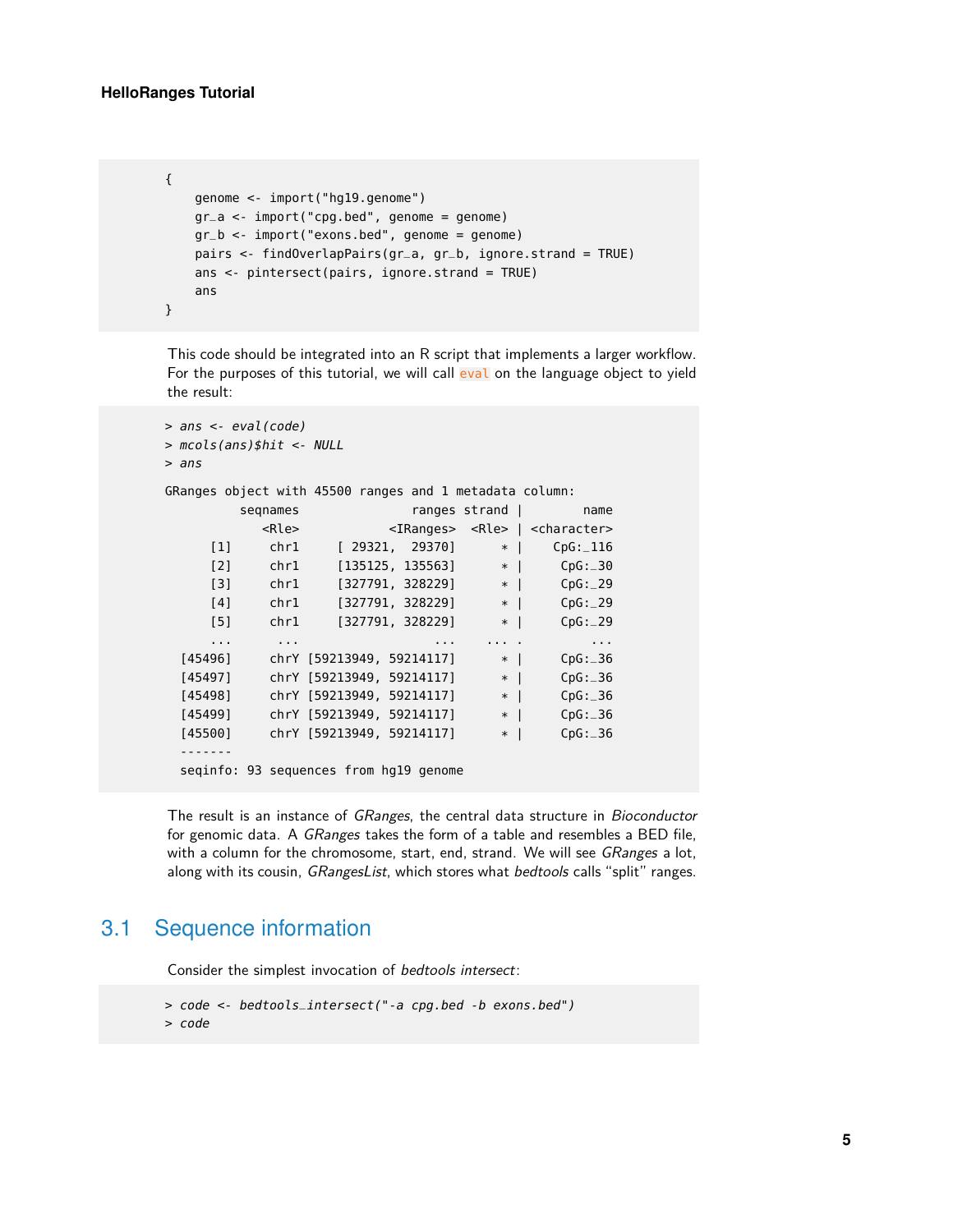#### **HelloRanges Tutorial**

```
{
   genome <- Seqinfo(genome = NA_character_)
   gr_a < -import("cpg.bed", genome = genome)gr_b <- import("exons.bed", genome = genome)
   pairs <- findOverlapPairs(gr_a, gr_b, ignore.strand = TRUE)
   ans <- pintersect(pairs, ignore.strand = TRUE)
   ans
}
```
The first line creates an object representing the structure of the genome build:

```
> genome <- eval(code[[2L]])
> genome
```

```
Seqinfo object with no sequences:
```
It is an empty object, because the genome identifier is unspecified (NA\_character\_). Having unspecified genome bounds is dangerous and leads to accidents involving incompatible genome builds. Besides error checking, the bounds are useful when computing coverage and finding the gaps (see below). Luckily, bedtools lets us specify the genome as an argument:

```
> code <- bedtools_intersect("-a cpg.bed -b exons.bed -g hg19.genome")
> code
{
   genome <- import("hg19.genome")
   gr_a < -import("cpg.bed", genome = genome)gr_b <- import("exons.bed", genome = genome)
   pairs <- findOverlapPairs(gr_a, gr_b, ignore.strand = TRUE)
  ans <- pintersect(pairs, ignore.strand = TRUE)
   ans
}
> genome <- eval(code[[2L]])
> genome
Seqinfo object with 93 sequences from hg19 genome:
 seqnames seqlengths isCircular genome
 chr1 249250621 <NA> hg19
 chr10 135534747 <NA> hg19
 chr11 135006516 <NA> hg19
 chr11_gl000202_random 40103 <NA> hg19
 chr12 133851895 <NA> hg19
 ... ... ... ...
 chrUn_gl000247 36422 <NA> hg19
 chrUn_gl000248 39786 <NA> hg19
 chrUn_gl000249 38502 <NA> hg19
 chrX 155270560 <NA> hg19
```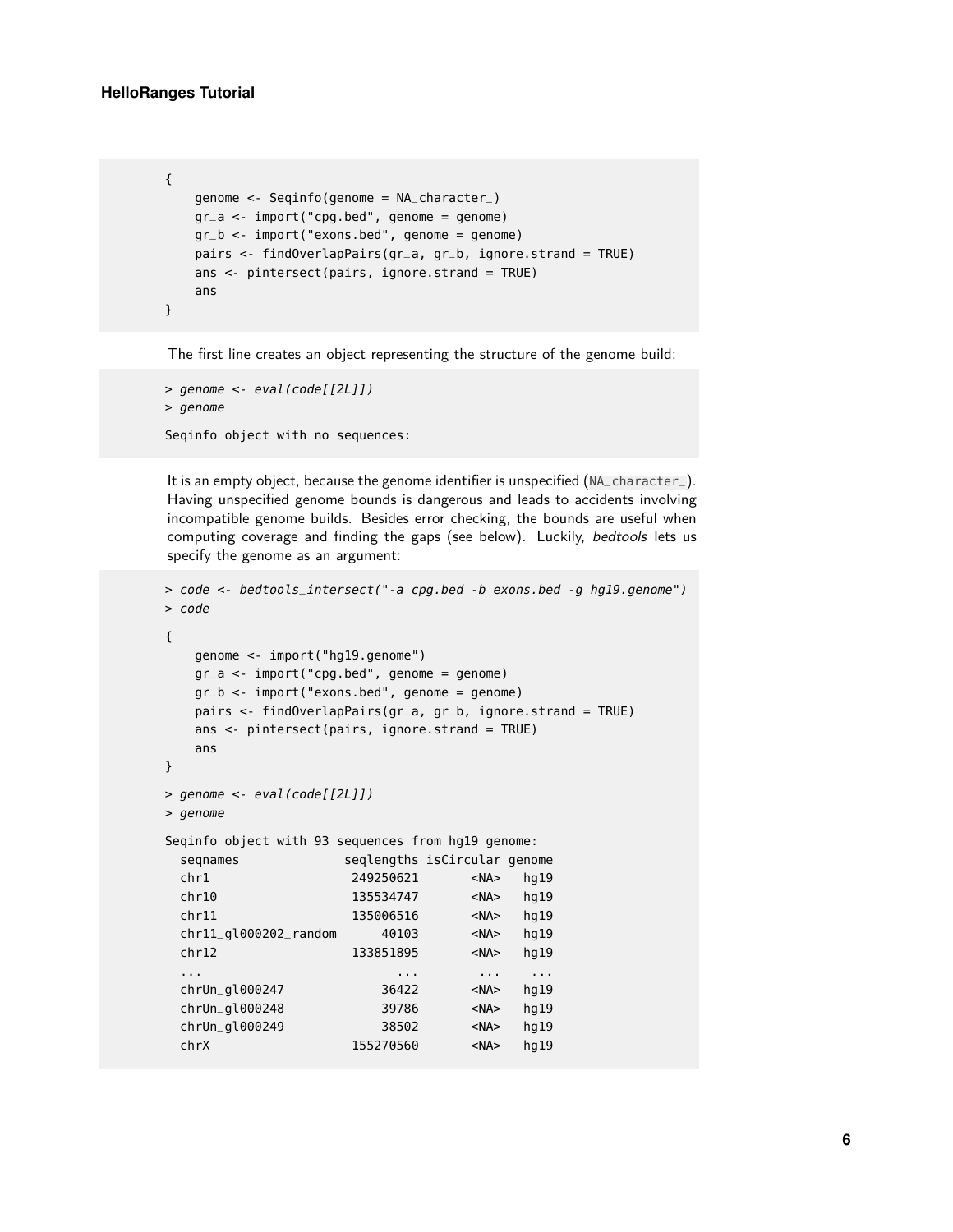| chrY | 59373566 | $<$ NA $>$ | hq19 |  |
|------|----------|------------|------|--|
|------|----------|------------|------|--|

We now have a populated genome, since the tutorial had provided the 'hg19. genome' file. However, in general, information on the genome build should be centralized, not sitting somewhere in a file. Bioconductor provides [GenomeInfoDb](http://bioconductor.org/packages/GenomeInfoDb) as its central source of sequence information. We can hook into that by passing the genome identifier instead of a file name:

```
> code <- bedtools_intersect("-a cpg.bed -b exons.bed -g hg19")
> genome <- eval(code[[2L]])
> genome
Seqinfo object with 93 sequences (1 circular) from hg19 genome:
 seqnames seqlengths isCircular genome
 chr1 249250621 FALSE hg19
 chr2 243199373 FALSE hg19
 chr3 198022430 FALSE hg19
 chr4 191154276 FALSE hg19
 chr5 180915260 FALSE hg19
 ... ... ... ...
 chrUn_gl000245 36651 FALSE hg19
 chrUn_gl000246 38154 FALSE hg19
 chrUn_gl000247 36422 FALSE hg19
 chrUn_gl000248 39786 FALSE hg19
 chrUn_gl000249 38502 FALSE hg19
```
# <span id="page-6-0"></span>3.2 Annotations

Now our code looks like:

```
> code
{
    genome <- Seqinfo(genome = "hg19")
    gr_a <- import("cpg.bed", genome = genome)
    gr_b < -import("exons.bed", genome = genome)pairs <- findOverlapPairs(gr_a, gr_b, ignore.strand = TRUE)
    ans <- pintersect(pairs, ignore.strand = TRUE)
    ans
}
```
The next step is the import of the CpG islands and exons using the *import* function from [rtracklayer](http://bioconductor.org/packages/rtracklayer), which can load pretty much any kind of genomic data into the appropriate type of *Bioconductor* object. In this case, we are loading the data as a GRanges: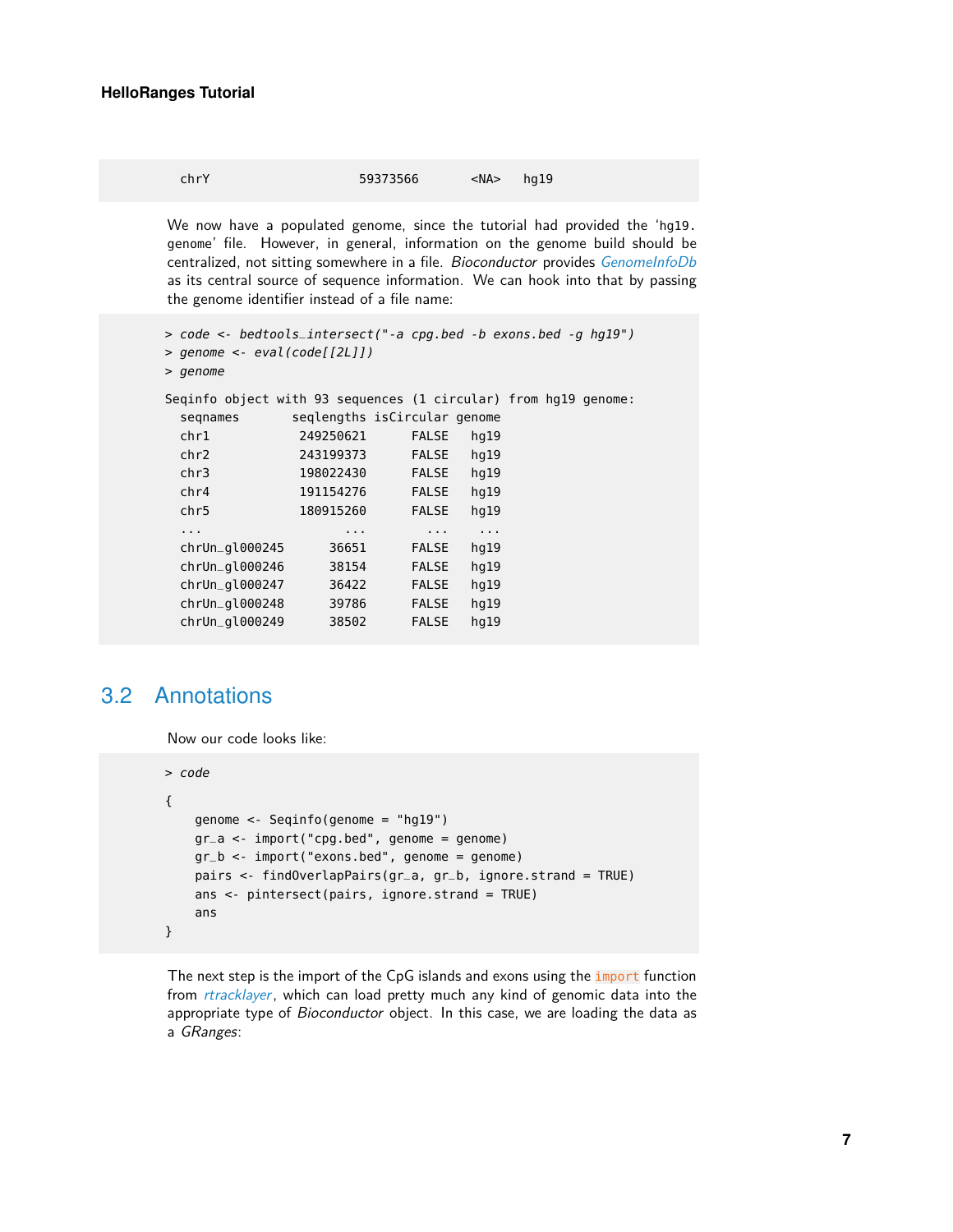```
> gr_aGRanges object with 28691 ranges and 1 metadata column:
       seqnames ranges strand | name
         <Rle> <IRanges> <Rle> | <character>
    [1] chr1 [ 28736, 29810] * | CpG:_116
    [2] chr1 [135125, 135563] * | CpG:_30
    [3] chr1 [327791, 328229] * | CpG:_29
    [4] chr1 [437152, 438164] * | CpG:_84
    [5] chr1 [449274, 450544] * | CpG:_99
    ... ... ... ... . ...
 [28687] chrY [27610116, 27611088] * | CpG:_76
 [28688] chrY [28555536, 28555932] * | CpG:_32
 [28689] chrY [28773316, 28773544] * | CpG:_25
 [28690] chrY [59213795, 59214183] * | CpG:_36
 [28691] chrY [59349267, 59349574] * | CpG: 29
 -------
 seqinfo: 93 sequences from hg19 genome
```
The [rtracklayer](http://bioconductor.org/packages/rtracklayer) package can also download data directly from the UCSC table browser. For example, we could get the CpG islands directly:

```
> ucsc <- browserSession()
> genome(ucsc) <- "hg19"
> cpgs <- ucsc[["CpG Islands"]]
```
Gene annotations, including exon coordinates, should also be stored more formally than in a file, and Bioconductor provides them through its TxDb family of packages:

> library(TxDb.Hsapiens.UCSC.hg19.knownGene)

<span id="page-7-0"></span>> exons <- exons(TxDb.Hsapiens.UCSC.hg19.knownGene)

## 3.3 Finding Overlaps

A review of the code:

```
> code
{
    genome <- Seqinfo(genome = "hg19")
    gr_a <- import("cpg.bed", genome = genome)
    gr_b <- import("exons.bed", genome = genome)
    pairs <- findOverlapPairs(gr_a, gr_b, ignore.strand = TRUE)
    ans <- pintersect(pairs, ignore.strand = TRUE)
    ans
}
```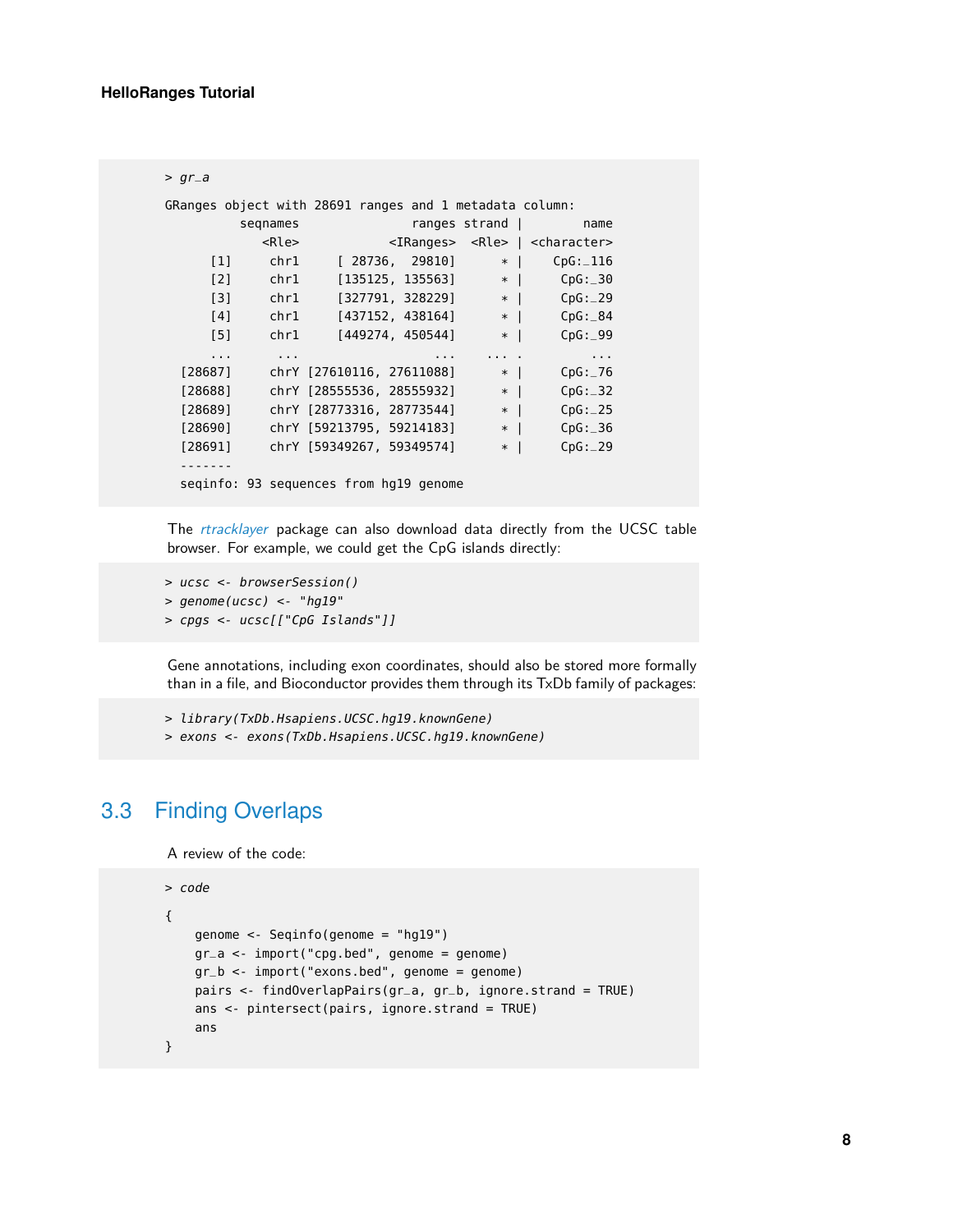The next step is to find all of the overlaps. The workhorse function is findOver laps from the *[IRanges](http://bioconductor.org/packages/IRanges)* package. Here, we use the variant findOverlapPairs, a convenience for creating a Pairs object that matches up the overlapping ranges:

```
> pairs
Pairs object with 45500 pairs and 0 metadata columns:
                      first second
                   <GRanges> <GRanges>
     [1] chr1:28736-29810 chr1:29321-29370:-
     [2] chr1:135125-135563 chr1:134773-139696:-
     [3] chr1:327791-328229 chr1:324439-328581:+
     [4] chr1:327791-328229 chr1:324439-328581:+
     [5] chr1:327791-328229 chr1:327036-328581:+
     ... ... ...
 [45496] chrY:59213795-59214183 chrY:59213949-59214117:+
 [45497] chrY:59213795-59214183 chrY:59213949-59214117:+
 [45498] chrY:59213795-59214183 chrY:59213949-59214117:+
 [45499] chrY:59213795-59214183 chrY:59213949-59214117:+
 [45500] chrY:59213795-59214183 chrY:59213949-59214117:+
```
Although the ranges are displayed as succinct strings, they data are still represented as GRanges objects.

Users of bedtools will be familiar with Pairs as the analog of the BEDPE file format. We can use *[rtracklayer](http://bioconductor.org/packages/rtracklayer)* to export Pairs to BEDPE:

> export(pairs, "pairs.bedpe")

A key parameter to findOverlapPairs is ignore.strand=TRUE. By default, all operations on *GRanges* take strand into account when determining whether two ranges overlap, and deciding on the orientation of a range. This is surprising to many novice users, particularly to those with *bedtools* experience. Most functions take the ignore.strand argument to control this behavior. To avoid confusion, the code generated by [HelloRanges](http://bioconductor.org/packages/HelloRanges) is always explicit about how it is treating strand. Users are encouraged to follow the same practice.

### <span id="page-8-0"></span>3.4 Computing intersections

One last look at the code:

```
> code
{
   genome <- Seqinfo(genome = "hg19")
   gr_a < -import("cpg.bed", genome = genome)gr_b <- import("exons.bed", genome = genome)
   pairs <- findOverlapPairs(gr_a, gr_b, ignore.strand = TRUE)
```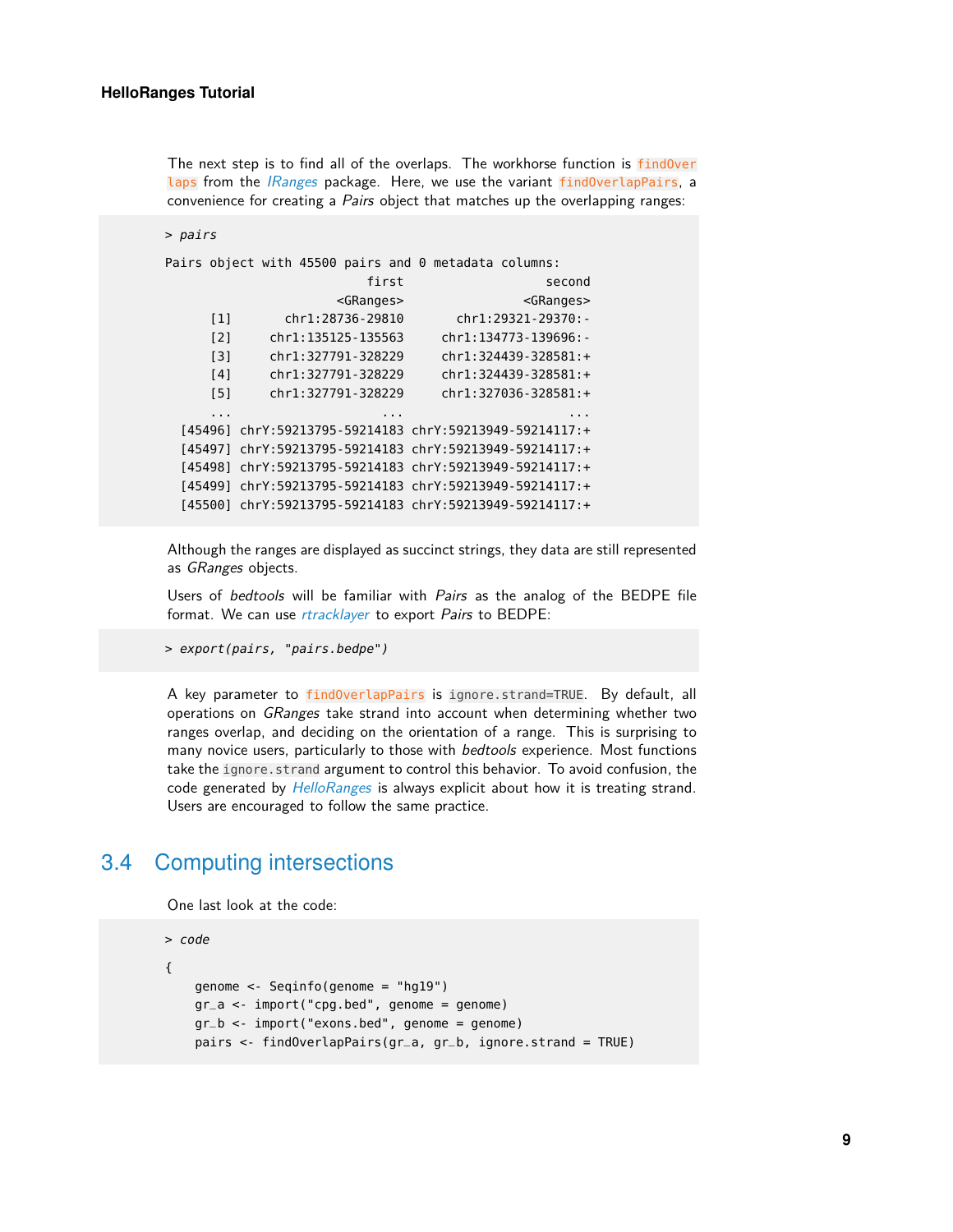}

```
ans <- pintersect(pairs, ignore.strand = TRUE)
ans
```
The final step is to find the actual intersecting region between the member of each overlapping pair. We do this with the *pintersect* function, which is the "parallel" or "pairwise" version of the default intersect function. If we had just called in tersect(gr\_a, gr\_b) instead, the entire set of ranges would have been treated as a set, and overlapping ranges in gr\_a and gr\_b would have been merged (this is rarely desirable and requires an extra merge step in bedtools).

Notice again the importance of ignore.strand=TRUE. Without that, ranges on opposite strands would have zero intersection.

And here is our result:

> ans

| GRanges object with 45500 ranges and 1 metadata column: |                                        |                      |                           |          |                   |                                                           |
|---------------------------------------------------------|----------------------------------------|----------------------|---------------------------|----------|-------------------|-----------------------------------------------------------|
|                                                         | segnames                               |                      |                           |          | ranges strand $ $ | name                                                      |
|                                                         |                                        | $<$ Rle $>$          |                           |          |                   | <iranges> <rle>   <character></character></rle></iranges> |
| $\lceil 1 \rceil$                                       |                                        | chr1                 | [29321, 29370]            |          | $*$               | CpG: 116                                                  |
| $\lceil 2 \rceil$                                       |                                        | chr1                 | [135125, 135563]          |          | $*$               | CpG: 30                                                   |
| $\lceil 3 \rceil$                                       |                                        | chr1                 | [327791, 328229]          |          | $*$               | CpG: 29                                                   |
| [4]                                                     |                                        | chr1                 | [327791, 328229]          |          | $*$               | CpG: 29                                                   |
| [5]                                                     |                                        | chr1                 | [327791, 328229]          |          | $*$               | CpG: 29                                                   |
| $\cdots$                                                |                                        | $\sim$ $\sim$ $\sim$ |                           | $\cdots$ | $\cdots$          | $\sim$ $\sim$ $\sim$                                      |
| [45496]                                                 |                                        |                      | chrY [59213949, 59214117] |          | $*$               | CpG: 36                                                   |
| [45497]                                                 |                                        |                      | chrY [59213949, 59214117] |          | $*$               | CpG: 36                                                   |
| [45498]                                                 |                                        |                      | chrY [59213949, 59214117] |          | $*$               | CpG: 36                                                   |
| [45499]                                                 |                                        |                      | chrY [59213949, 59214117] |          | $*$               | CpG: 36                                                   |
| [45500]                                                 |                                        |                      | chrY [59213949, 59214117] |          | $*$               | CpG: 36                                                   |
|                                                         |                                        |                      |                           |          |                   |                                                           |
|                                                         | seginfo: 93 sequences from hg19 genome |                      |                           |          |                   |                                                           |

<span id="page-9-0"></span>Again, a GRanges object. The hit column indicates whether the pair overlapped at all (as opposed to one range being of zero width). It's useless in this case.

# 3.5 Keeping the original features

To keep the original form of the overlapping features, the generated code simply neglect to call pintersect and end up with the pairs object introduced previously:

```
> code <- bedtools_intersect("-a cpg.bed -b exons.bed -g hg19 -wa -wb")
> code
{
    genome <- Seqinfo(genome = "hg19")
```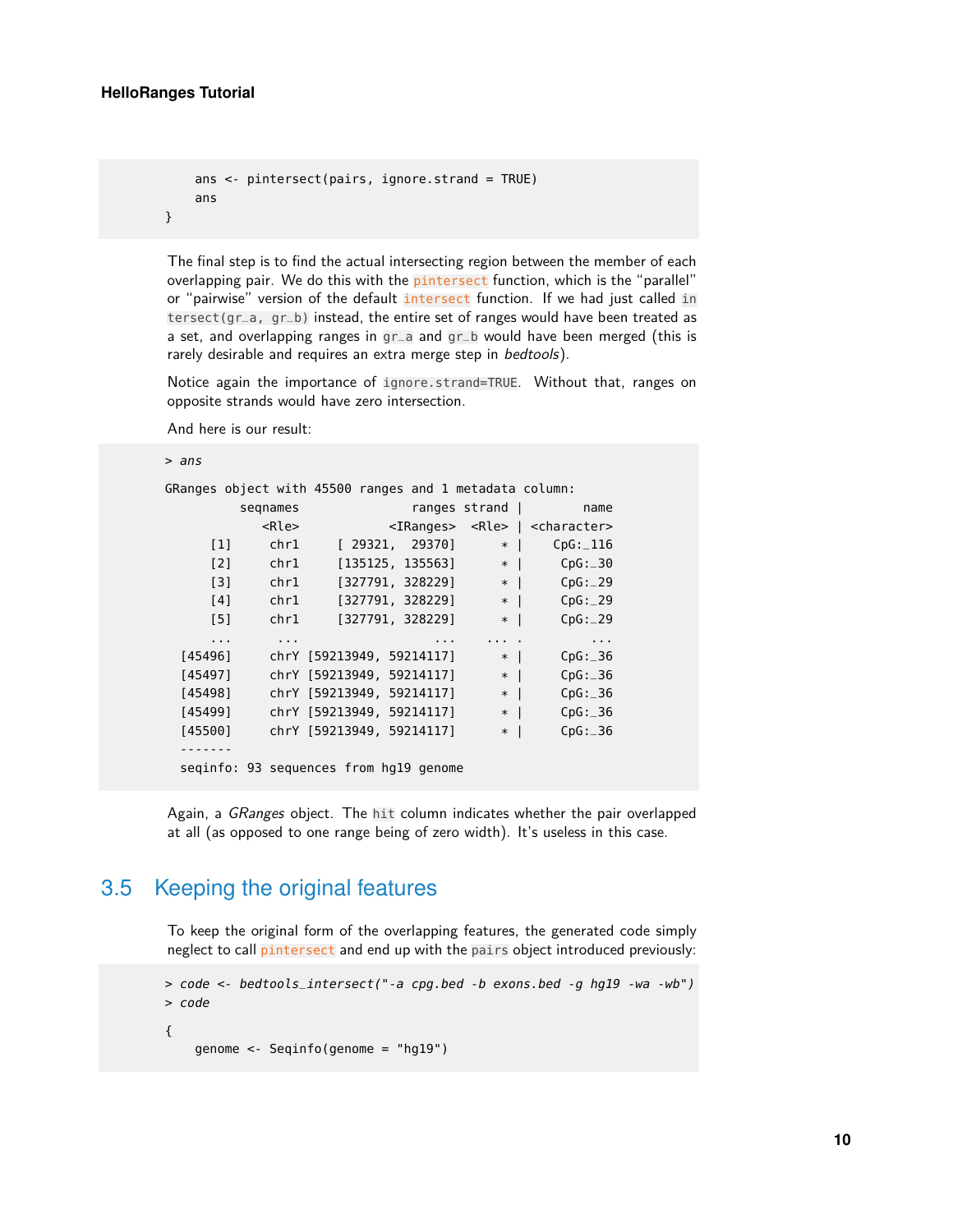```
gr_a <- import("cpg.bed", genome = genome)
   gr_b <- import("exons.bed", genome = genome)
   pairs <- findOverlapPairs(gr_a, gr_b, ignore.strand = TRUE)
   ans <- pairs
   ans
}
> eval(code)
Pairs object with 45500 pairs and 0 metadata columns:
                       first second
                    <GRanges> <GRanges>
     [1] chr1:28736-29810 chr1:29321-29370:-
     [2] chr1:135125-135563 chr1:134773-139696:-
     [3] chr1:327791-328229 chr1:324439-328581:+
     [4] chr1:327791-328229 chr1:324439-328581:+
     [5] chr1:327791-328229 chr1:327036-328581:+
     ... ... ...
  [45496] chrY:59213795-59214183 chrY:59213949-59214117:+
  [45497] chrY:59213795-59214183 chrY:59213949-59214117:+
  [45498] chrY:59213795-59214183 chrY:59213949-59214117:+
  [45499] chrY:59213795-59214183 chrY:59213949-59214117:+
  [45500] chrY:59213795-59214183 chrY:59213949-59214117:+
```
# <span id="page-10-0"></span>3.6 Computing the amount of overlap

To compute the width of the overlapping regions, we query the initial result for its width and store as an annotation on the pairs:

```
> code <- bedtools_intersect("-a cpg.bed -b exons.bed -g hg19 -wo")
> code
{
   genome <- Seqinfo(genome = "hg19")
   gr_a <- import("cpg.bed", genome = genome)
   gr_b < -import("exons.bed", genome = genome)pairs <- findOverlapPairs(gr_a, gr_b, ignore.strand = TRUE)
   ans <- pairs
   mcols(ans)$overlap_width <- width(pintersect(ans, ignore.strand = TRUE))
   ans
}
> eval(code)
Pairs object with 45500 pairs and 1 metadata column:
                         first second |
                     <GRanges> <GRanges> |
     [1] chr1:28736-29810 chr1:29321-29370:- |
```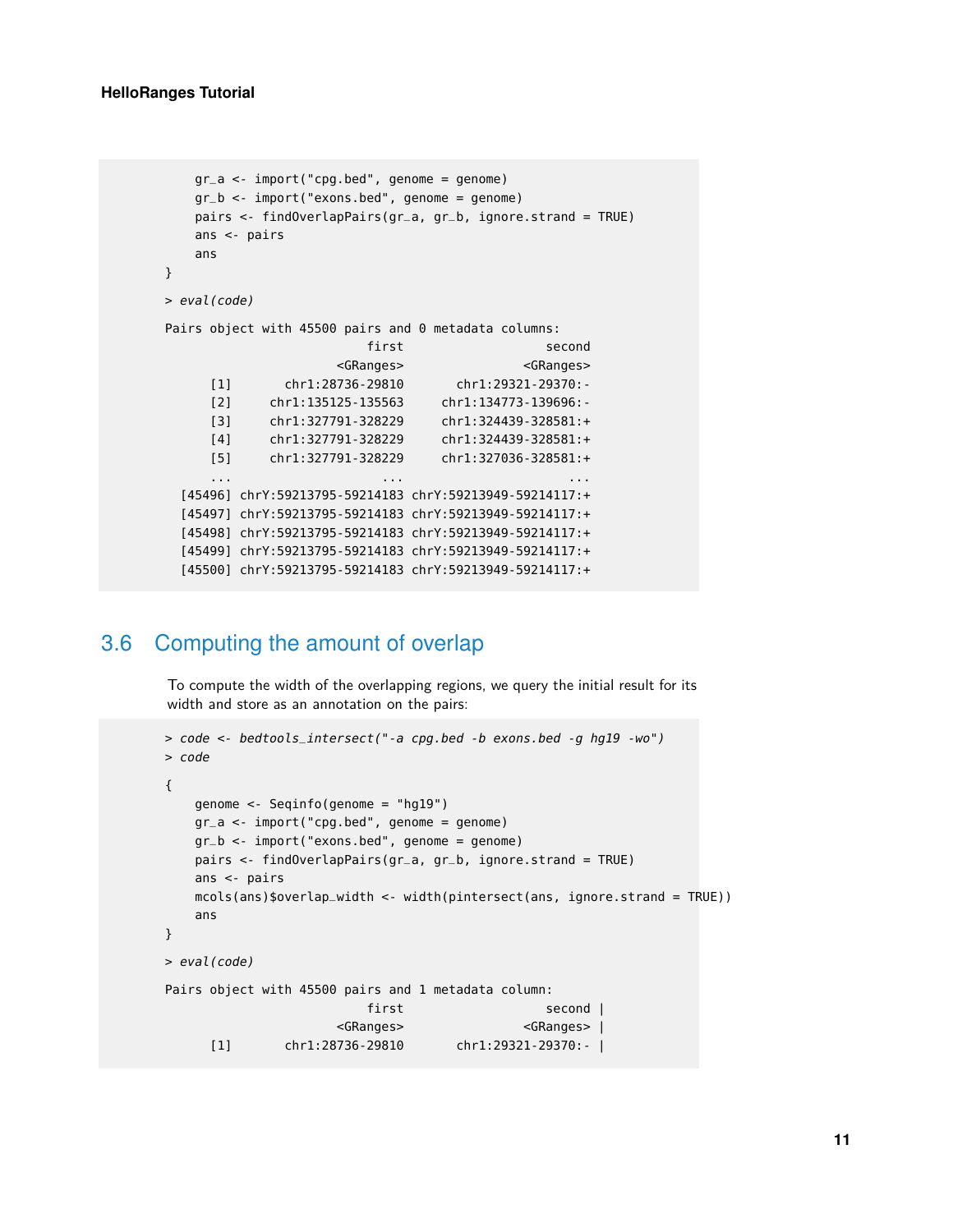| [2]     | chr1:135125-135563  | chr1:134773-139696:-                                    |
|---------|---------------------|---------------------------------------------------------|
| $[3]$   | chr1:327791-328229  | $chr1:324439-328581++$                                  |
| [4]     | chr1:327791-328229  | $chr1:324439-328581:+$                                  |
| [5]     | chr1:327791-328229  | $chr1:327036 - 328581: +$                               |
| .       |                     |                                                         |
| [45496] |                     | chrY:59213795-59214183 chrY:59213949-59214117:+         |
| [45497] |                     | chrY:59213795-59214183 chrY:59213949-59214117:+         |
|         |                     | [45498] chrY:59213795-59214183 chrY:59213949-59214117:+ |
|         |                     | [45499] chrY:59213795-59214183 chrY:59213949-59214117:+ |
|         |                     | [45500] chrY:59213795-59214183 chrY:59213949-59214117:+ |
|         | overlap_width       |                                                         |
|         | <integer></integer> |                                                         |
| $[1]$   | 50                  |                                                         |
| $[2]$   | 439                 |                                                         |
| [3]     | 439                 |                                                         |
| [4]     | 439                 |                                                         |
| $[5]$   | 439                 |                                                         |
| .       | $\cdots$            |                                                         |
| [45496] | 169                 |                                                         |
| [45497] | 169                 |                                                         |
| [45498] | 169                 |                                                         |
| [45499] | 169                 |                                                         |
| [45500] | 169                 |                                                         |

<span id="page-11-0"></span>This code reveals that GRanges, along with every other vector-like object in the Ranges infrastructure, is capable of storing tabular annotations, accessible via mcols. We actually saw this before with the "name" column on the Cpg Islands. Here, we use it to store the overlap width.

## 3.7 Counting the number of overlaps

A common query, particularly in RNA-seq analysis, is how many ranges in the subject overlap each query range. The countOverlaps function serves this particular purpose:

```
> code <- bedtools_intersect("-a cpg.bed -b exons.bed -g hg19 -c")
> code
{
    genome <- Seqinfo(genome = "hg19")
    gr_a < -import("cpg.bed", genome = genome)gr_b <- import("exons.bed", genome = genome)
    ans \lt- gr_amcols(ans)$overlap_count <- countOverlaps(gr_a, gr_b, ignore.strand = TRUE)
    ans
}
```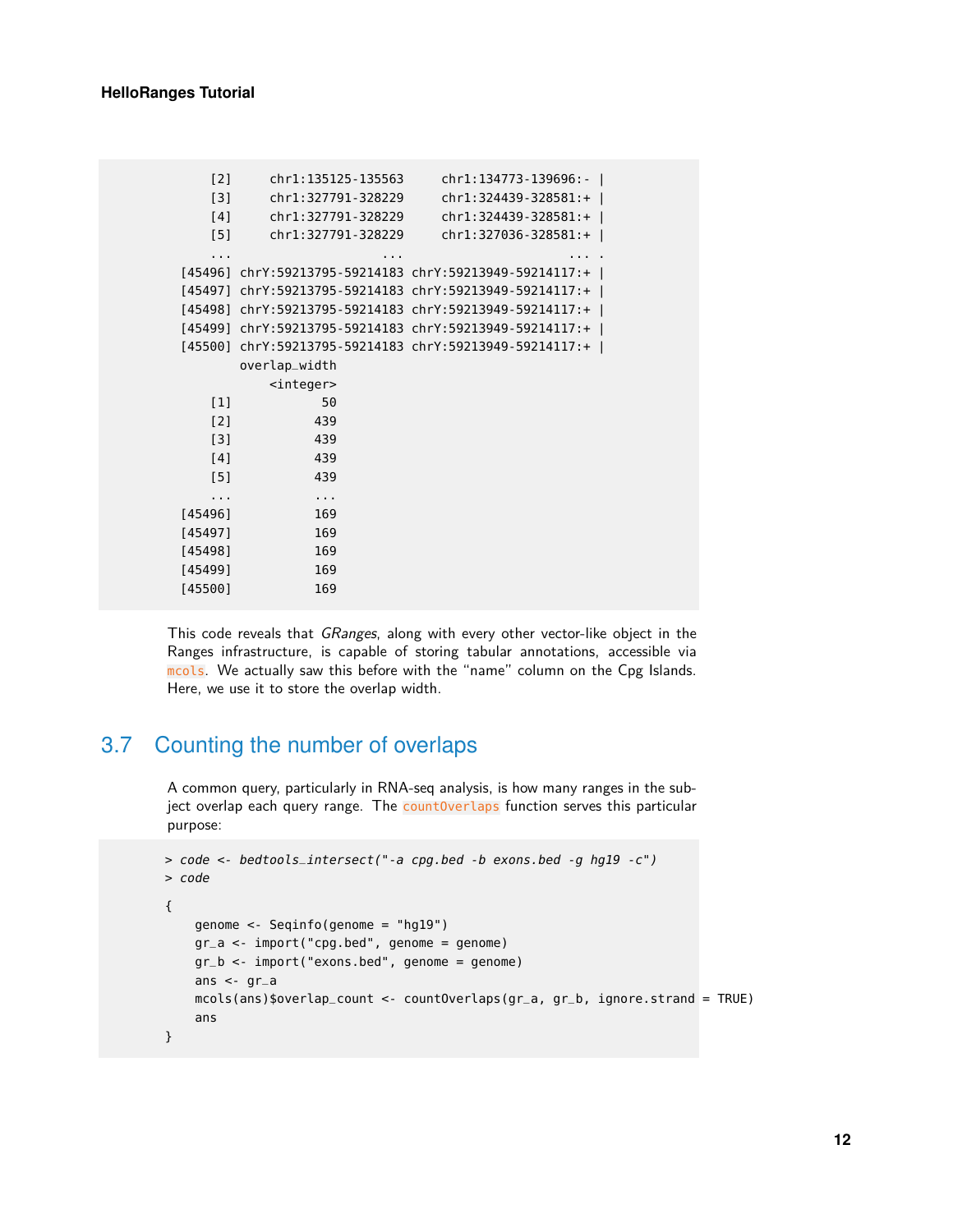```
> eval(code)
GRanges object with 28691 ranges and 2 metadata columns:
       seqnames ranges strand | name
         <Rle> <IRanges> <Rle> | <character>
    [1] chr1 [ 28736, 29810] * | CpG:_116
    [2] chr1 [135125, 135563] * | CpG:_30
    [3] chr1 [327791, 328229] * | CpG:_29
    [4] chr1 [437152, 438164] * | CpG:_84<br>
[5] chr1 [449274, 450544] * | CpG:_99
    [5] chr1 [449274, 450544] * | CpG:_99
    ... ... ... ... . ...
 [28687] chrY [27610116, 27611088] * | CpG:_76
 [28688] chrY [28555536, 28555932] * | CpG:_32
 [28689] chrY [28773316, 28773544] * | CpG:_25
 [28690] chrY [59213795, 59214183] * | CpG: 36
 [28691] chrY [59349267, 59349574] * | CpG:_29
       overlap_count
         <integer>
    [1] 1
    [2] 1
    [3] 3
    [4] 0
    [5] 0
    ... ...
 [28687] 0
 [28688] 0
 [28689] 0
 [28690] 5
 [28691] 0
 -------
 seqinfo: 93 sequences (1 circular) from hg19 genome
```
# <span id="page-12-0"></span>3.8 Excluding queries with overlaps

We might instead want to exclude all query ranges that overlap any subject range, i.e., any CpG island that overlaps an exon. The subsetByOverlaps function is tasked with restricting by overlap. By passing invert=TRUE, we exclude ranges with overlaps.

```
> code <- bedtools_intersect("-a cpg.bed -b exons.bed -g hg19 -v")
> code
{
    genome <- Seqinfo(genome = "hg19")
    gr_a <- import("cpg.bed", genome = genome)
    gr_b <- import("exons.bed", genome = genome)
    subsetByOverlaps(gr_a, gr_b, invert = TRUE, ignore.strand = TRUE)
```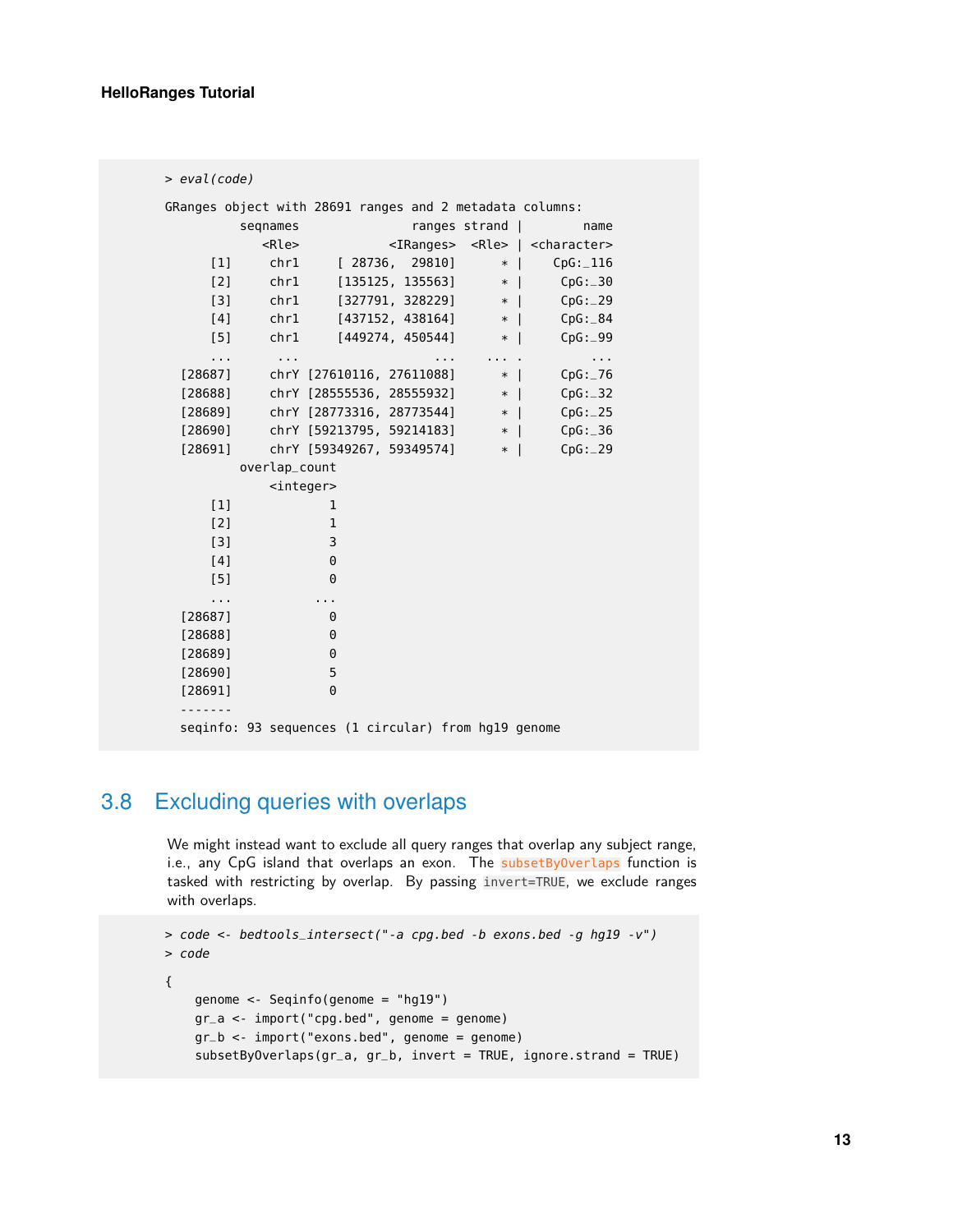<span id="page-13-0"></span>}

## 3.9 Restricting by fraction of overlap

The bedtools suite has deep support for restricting overlaps by the fraction of the query/subject range that is overlapped. This is not directly supported by the Bioconductor infrastructure, but we can filter post-hoc:

```
> code <- bedtools_intersect("-a cpg.bed -b exons.bed -g hg19 -f 0.5 -wo")
> code
{
    genome <- Seqinfo(genome = "hg19")
    gr_a <- import("cpg.bed", genome = genome)
    gr_b <- import("exons.bed", genome = genome)
    pairs <- findOverlapPairs(gr_a, gr_b, ignore.strand = TRUE)
    olap <- pintersect(pairs, ignore.strand = TRUE)
    keep <- width(olap)/width(first(pairs)) > = 0.5pairs <- pairs[keep]
    ans <- pairs
    mcols(ans)$overlap_width <- width(olap)[keep]
    ans
}
```
### <span id="page-13-1"></span>3.10 Performance

Comparing the performance of bedtools and [IRanges](http://bioconductor.org/packages/IRanges) is like comparing apples and oranges. The typical *Bioconductor* workflow imports the data once, paying an upfront cost, and then operates efficiently on in-memory data structures. The BED parser is implemented in R code and will not compete with the parsing performance of special purpose C code. The intersect operation itself is also slower than bedtools, but it's still reasonably close for being mostly implemented in R.

```
> a <- import("exons.bed")
> b <- import("hesc.chromHmm.bed")
> system.time(pintersect(findOverlapPairs(a, b, ignore.strand=TRUE),
+ ignore.strand=TRUE))
  user system elapsed
 0.884 0.004 0.888
```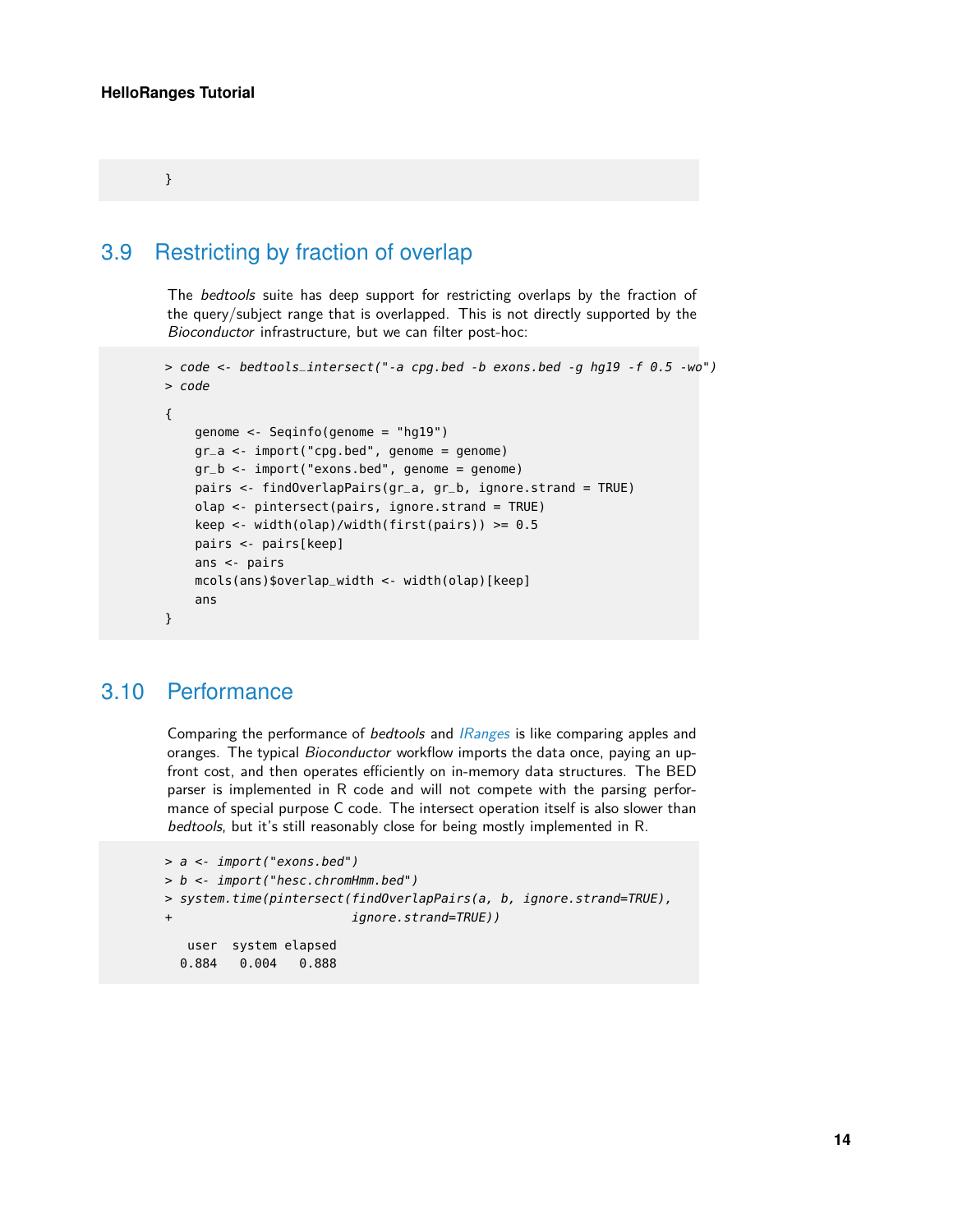### 3.11 Multiple subjects

> second(ans)

Often, we are interested in intersections with mutiple annotation tracks, or multiple samples. Note that the command line parser used by *[helloRanges](http://bioconductor.org/packages/helloRanges)* requires that the filenames be comma-separated, instead of space-separated. This is probably more readable anyway.

```
> code <- bedtools_intersect(
+ paste("-a exons.bed",
+ "-b cpg.bed,gwas.bed,hesc.chromHmm.bed -wa -wb -g hg19",
+ "-names cpg,gwas,chromhmm"))
> ans <- eval(code)
> code
{
    genome <- Seqinfo(genome = "hg19")
    gr_a < -import("exons.bed", genome = genome)b <- c("cpg.bed", "gwas.bed", "hesc.chromHmm.bed")
    names(b) <- c("cpg", "gwas", "chromhmm")
    bl <- List(lapply(b, import, genome = genome))
    gr_b < - stack(bl, "b")
    pairs <- findOverlapPairs(gr_a, gr_b, ignore.strand = TRUE)
    ans <- pairs
    ans
}
```
Inspecting the code, we see that we need to loop over the database files and then stack them into a single GRanges grouped by the column "b":

```
GRanges object with 541205 ranges and 2 metadata columns:
        seqnames ranges strand | b
          <Rle> <IRanges> <Rle> | <Rle>
     [1] chr1 [11538, 11937] * | chromhmm
     [2] chr1 [11938, 12137] * | chromhmm
     [3] chr1 [12138, 14137] * | chromhmm
     [4] chr1 [12138, 14137] * | chromhmm
     [5] chr1 [12138, 14137] * | chromhmm
     ... ... ... ... . ...
 [541201] chrY [59213795, 59214183] * | cpg
 [541202] chrY [59213795, 59214183] * | cpg
          chrY [59213795, 59214183] * | cpg
 [541204] chrY [59213795, 59214183] * | cpg
 [541205] chrY [59213795, 59214183] * | cpg
                 name
            <character>
     [1] 11_Weak_Txn
     [2] 14_Repetitive/CNV
```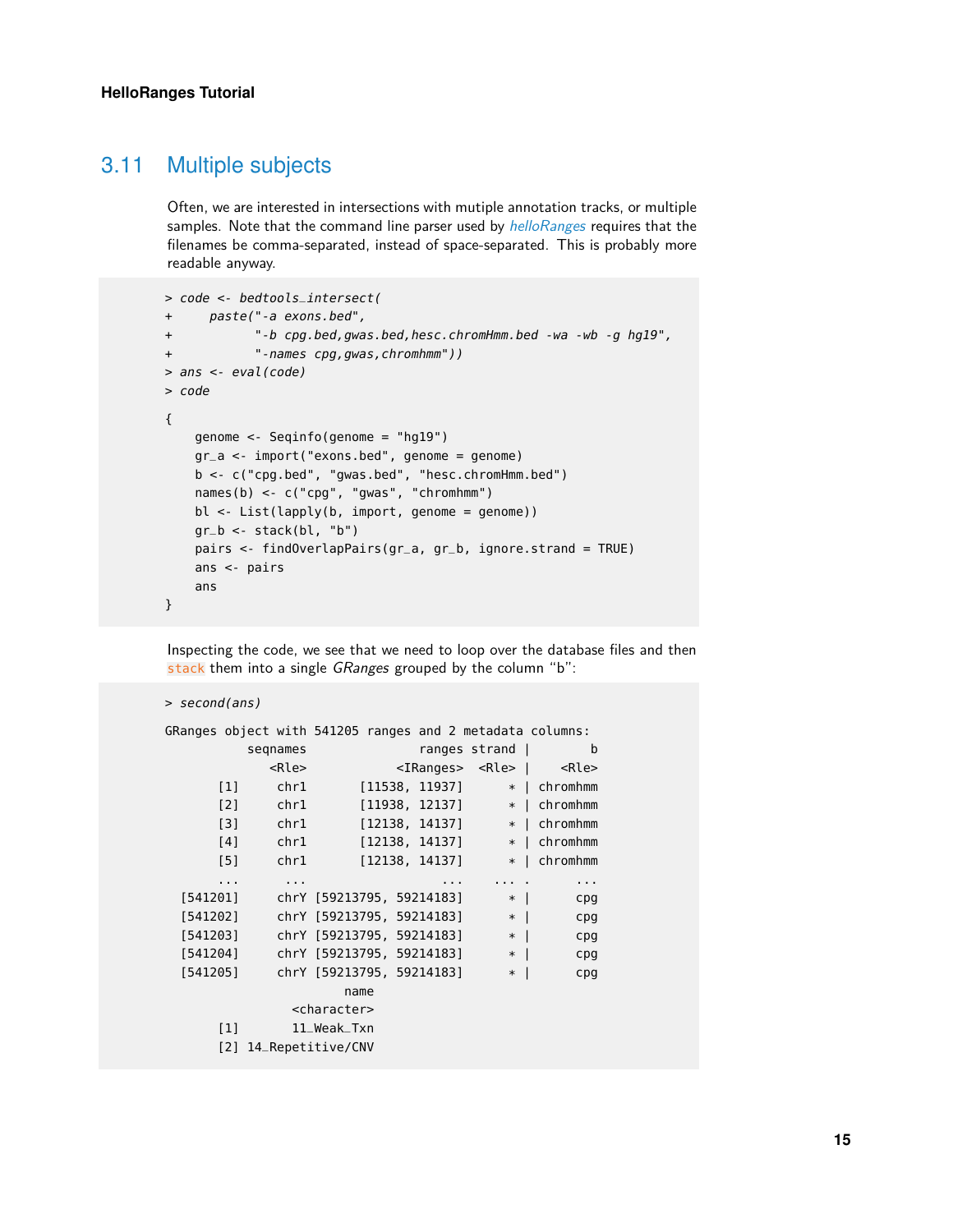#### **HelloRanges Tutorial**

```
[3] 11_Weak_Txn
   [4] 11_Weak_Txn
   [5] 11_Weak_Txn
   ... ...
[541201] CpG:_36
[541202] CpG:_36
[541203] CpG:_36
[541204] CpG:_36
[541205] CpG:_36
-------
seqinfo: 93 sequences (1 circular) from hg19 genome
```
The "b" column is an Rle object, a run-length encoded form of an ordinary R vector, in this case a factor. Since the data are sorted into groups, this encoding is more efficient than a dense representation. The "seqnames" and "strand" columns also benefit from run-length encoding. Not only can we fit more data into memory, many operations become faster.

# 4 Merge

<span id="page-15-0"></span>

There are many ways to summarize interval data. In the Ranges infrastructure, we call some of them range (min start to max end), reduce (bedtools merge), disjoin (involved in *bedtools multiinter*) and coverage (counting the number of ranges overlapping each position, *bedtools genomecov*). We are presently concerned with reduce, which combines overlapping and adjacent ranges into a single range. The corresponding bedtools merge command requires the data to be sorted; however, reduce does not have this constraint.

```
> code <- bedtools_merge("-i exons.bed")
```
> code

{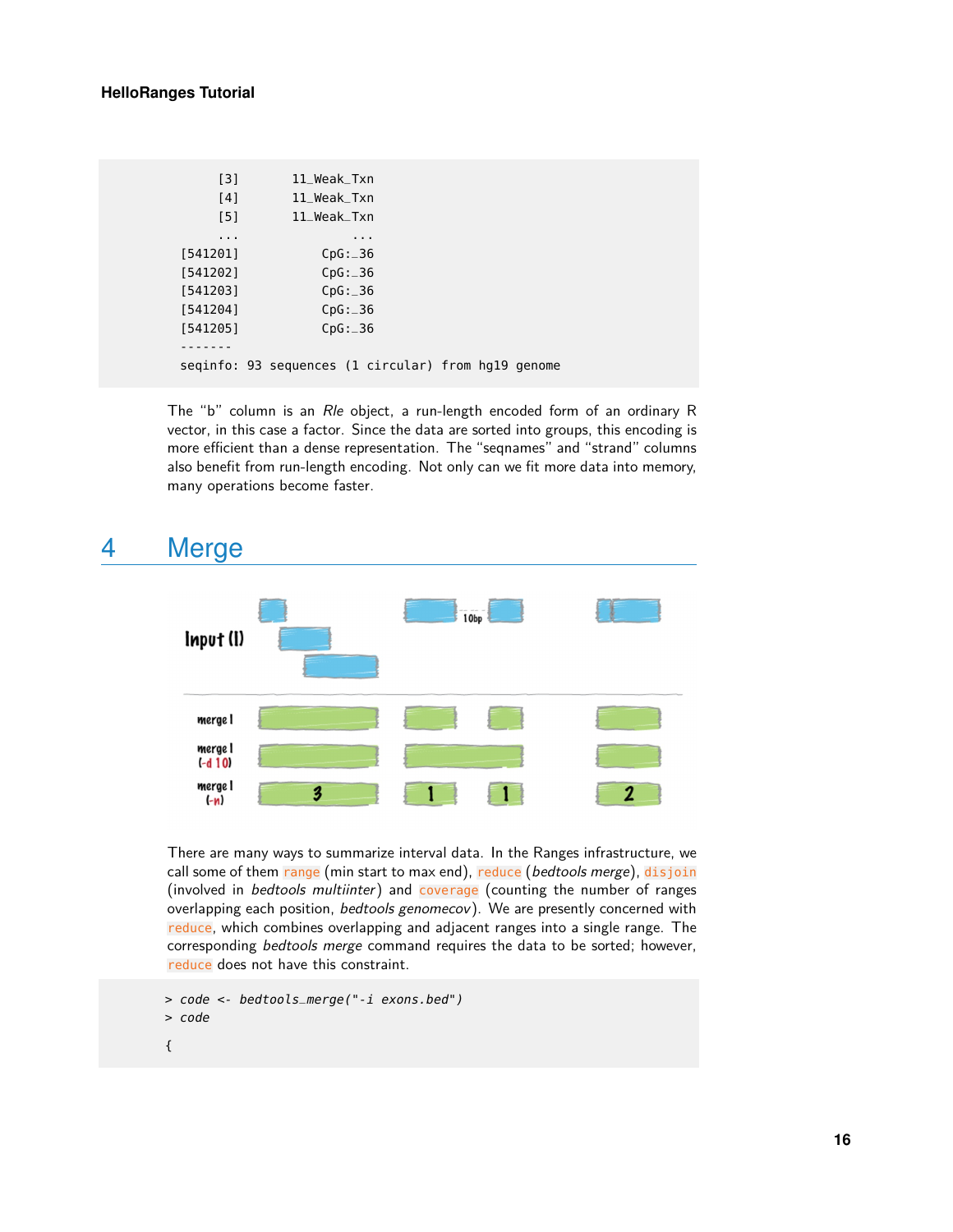```
genome <- Seqinfo(genome = NA_character_)
gr_a <- import("exons.bed", genome = genome)
ans \leq reduce(gr_a, ignore.strand = TRUE)
ans
```
# 4.1 Aggregation

<span id="page-16-0"></span>}

As with any reduction, we often want to simultaneously aggregate associated variables and report the summaries in the result.

We count the number of ranges overlapping each merged range:

```
> code <- bedtools_merge("-i exons.bed -c 1 -o count")
> code
{
    genome <- Seqinfo(genome = NA_character_)
    gr_a <- import("exons.bed", genome = genome)
    ans \leq- reduce(gr_a, ignore.strand = TRUE, with.revmap = TRUE)
    mcols(ans) <- aggregate(gr_a, mcols(ans)$revmap, seqnames.count = lengths(seqnames),
        drop = FALSE)
    ans
}
```
The key to aggregation with reduce is the with.revmap=TRUE argument. That yields a "revmap" column on the result. It is an IntegerList holding the subscripts corresponding to each group. We pass it to aggregate to indicate the grouping. The named arguments to aggregate, in this case seqnames.count, are effectively evaluated with respect to each group (although they are actually evaluated only once).

This yields the result:

```
> eval(code)
```

| GRanges object with 229241 ranges and 2 metadata columns: |                                   |                |                           |             |                         |          |
|-----------------------------------------------------------|-----------------------------------|----------------|---------------------------|-------------|-------------------------|----------|
|                                                           | ranges strand                     |                |                           | segnames    |                         |          |
|                                                           | <iranges> <rle>  </rle></iranges> |                |                           | <rle></rle> |                         |          |
|                                                           | $\ast$                            | [11874, 12227] |                           | chr1        | $\lceil 1 \rceil$       |          |
|                                                           | $\ast$<br>$\mathbf{I}$            | [12613, 12721] |                           | chr1        | $\lceil 2 \rceil$       |          |
|                                                           | $*$                               | [13221, 14829] |                           | chr1        | [3]                     |          |
|                                                           | $\ast$<br>-1                      | [14970, 15038] |                           | chr1        | [4]                     |          |
|                                                           | $\ast$                            | [15796, 15947] |                           | chr1        | [5]                     |          |
|                                                           |                                   | $\cdots$       |                           | $\cdots$    | $\cdot$ $\cdot$ $\cdot$ |          |
|                                                           | $\ast$                            |                | chrY [59337091, 59337236] |             |                         | [229237] |
|                                                           | $\ast$                            |                | chrY [59337949, 59338150] |             |                         | [229238] |
|                                                           |                                   |                |                           |             |                         |          |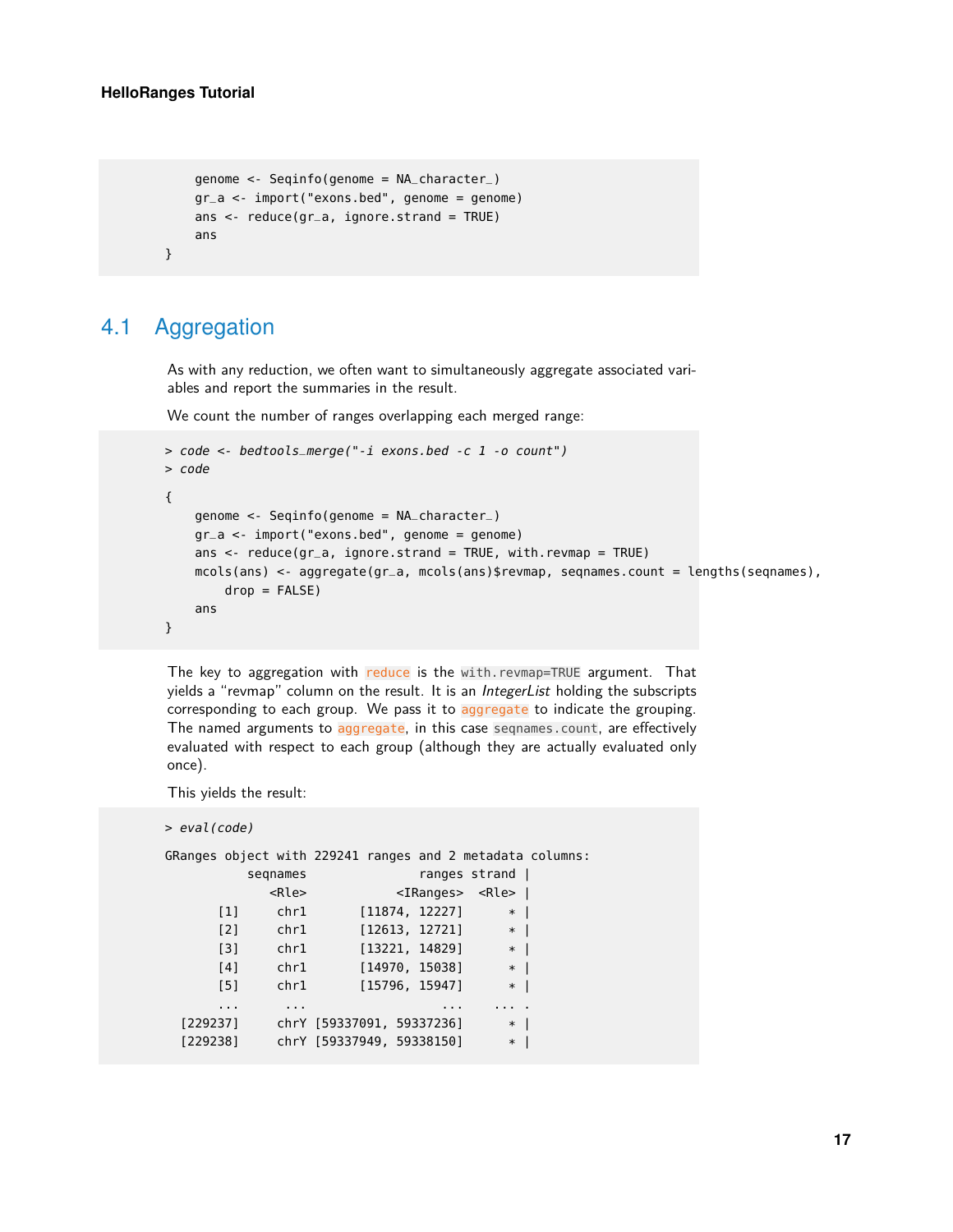| [229239] | chrY [59338754, 59338859]                                                                                                                                                                                                                                       | $*1$                    |  |
|----------|-----------------------------------------------------------------------------------------------------------------------------------------------------------------------------------------------------------------------------------------------------------------|-------------------------|--|
| [229240] | chrY [59340194, 59340278]                                                                                                                                                                                                                                       | $\ast$                  |  |
| [229241] | chrY [59342487, 59343488]                                                                                                                                                                                                                                       | $\ast$                  |  |
|          |                                                                                                                                                                                                                                                                 | grouping seqnames.count |  |
|          | <manytomanygrouping> strateger&gt; integer&gt; strateger&gt;  strateger&gt;  strateger&gt;  strateger&gt; strateger&gt; strateger&gt; strateger&gt; strateger&gt; strateger&gt; strateger&gt; strateger&gt; strateger&gt; strateger&gt; st</manytomanygrouping> |                         |  |
| $[1]$    | 1                                                                                                                                                                                                                                                               | 1                       |  |
| $[2]$    | $\overline{2}$                                                                                                                                                                                                                                                  | 1                       |  |
| $[3]$    | 3,4                                                                                                                                                                                                                                                             | $\overline{2}$          |  |
| [4]      | 5                                                                                                                                                                                                                                                               | $\mathbf{1}$            |  |
| [5]      | 6                                                                                                                                                                                                                                                               | 1                       |  |
| .        |                                                                                                                                                                                                                                                                 | .                       |  |
| [229237] | 459744,459745                                                                                                                                                                                                                                                   | 2                       |  |
| [229238] | 459746,459747                                                                                                                                                                                                                                                   | 2                       |  |
| [229239] | 459748,459749                                                                                                                                                                                                                                                   | 2                       |  |
| [229240] | 459750                                                                                                                                                                                                                                                          | $\mathbf{1}$            |  |
| [229241] | 459751,459752                                                                                                                                                                                                                                                   | 2                       |  |
|          |                                                                                                                                                                                                                                                                 |                         |  |
|          | seginfo: 49 sequences from an unspecified genome; no seglengths                                                                                                                                                                                                 |                         |  |

We see that the grouping has been preserved on the object, in case we wish to aggregate further through joins.

Counting the overlaps by counting the "seqnames" is a little circuitous. Instead, we could have just counted the elements in each group:

> identical(lengths(ans\$grouping), ans\$seqnames.count)

[1] TRUE

<span id="page-17-0"></span>Note that this counting is very fast, because the "revmap" IntegerList is not actually a list, but a partitioned vector, and the partitioning already encodes the counts. This is an example of where the flexibility and efficient in-memory representations of Bioconductor are particularly effective.

# 4.2 Merging close features

By default, features are merged if they are overlapping or adjacent, i.e., the min.gapwidth (the minimum gap allowed to not be merged) is 1. To merge features that are up to, say, 1000bp away, we need to pass min.gapwidth=1001:

```
> code <- bedtools_merge("-i exons.bed -d 1000")
> code
{
    genome <- Seqinfo(genome = NA_character_)
    gr_a <- import("exons.bed", genome = genome)
    ans \leq reduce(gr_a, ignore.strand = TRUE, min.gapwidth = 1001L)
```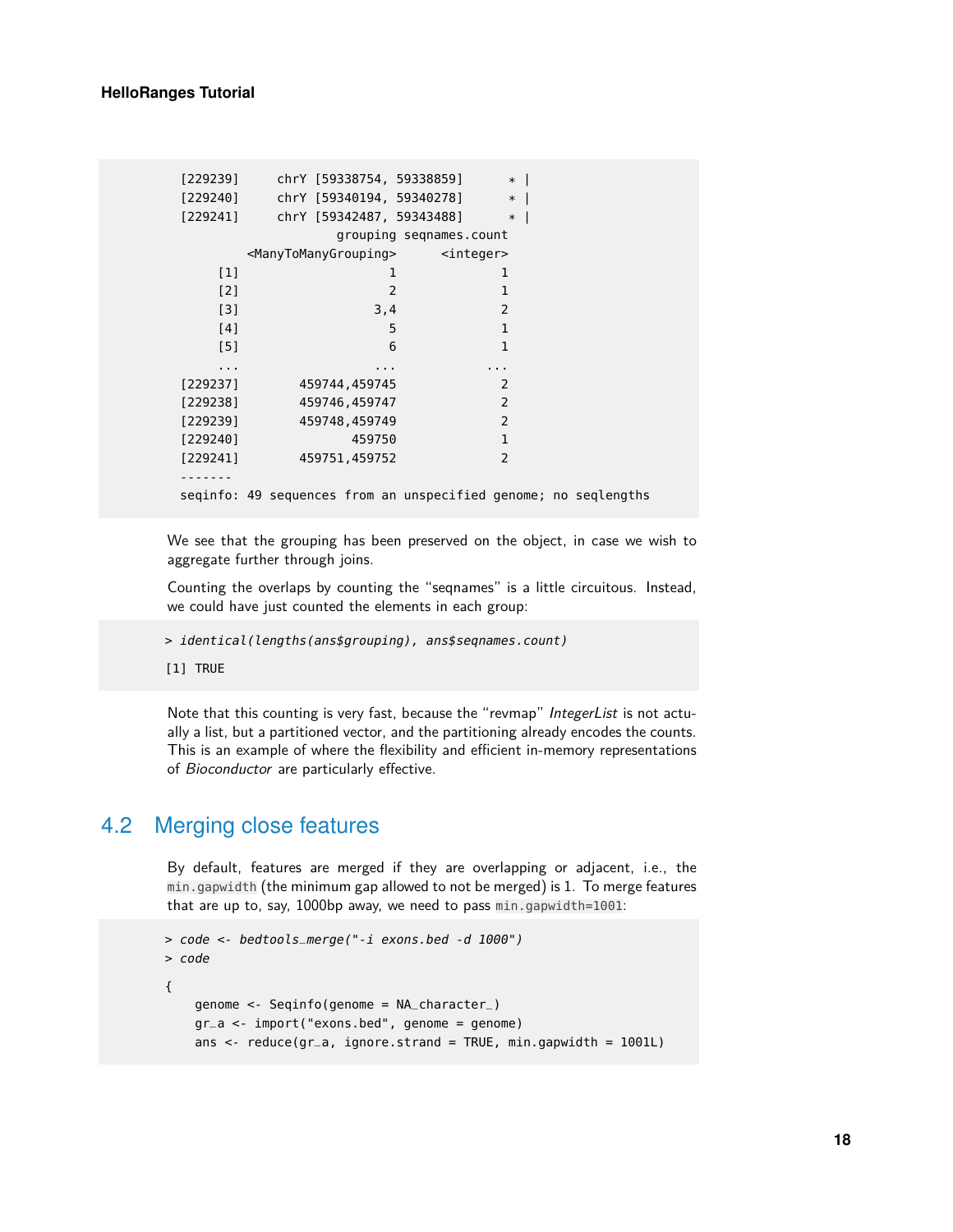#### **HelloRanges Tutorial**

```
ans
}
Here is another example showing how to merge multiple columns at once:
> code <- bedtools_merge("-i exons.bed -d 90 -c 1,4 -o count,collapse")
> code
{
    genome <- Seqinfo(genome = NA_character_)
    gr_a <- import("exons.bed", genome = genome)
    ans \leq reduce(gr_a, ignore.strand = TRUE, with.revmap = TRUE,
        min.gapwidth = 91L)
    mcols(ans) <- aggregate(gr_a, mcols(ans)$revmap, seqnames.count = lengths(seqnames),
        name.collapse = unstrsplit(name, ","), drop = FALSE)
    ans
}
```
# <span id="page-18-0"></span>5 Finding the Gaps



The bedtools complement tool finds the gaps in the sequence, i.e., the regions of sequence the track does not cover. This is where having the sequence bounds is critical.

```
> code <- bedtools_complement("-i exons.bed -g hg19.genome")
> code
{
    genome <- import("hg19.genome")
    gr_a <- import("exons.bed", genome = genome)
    ans <- setdiff(as(seqinfo(gr_a), "GRanges"), unstrand(gr_a))
    ans
}
```
The call to setdiff is a set operation, along with intersect and union. Set operations behave a bit surprisingly with respect to strand. The "unstranded" features, those with "\*" for their strand, are considered to be in a separate space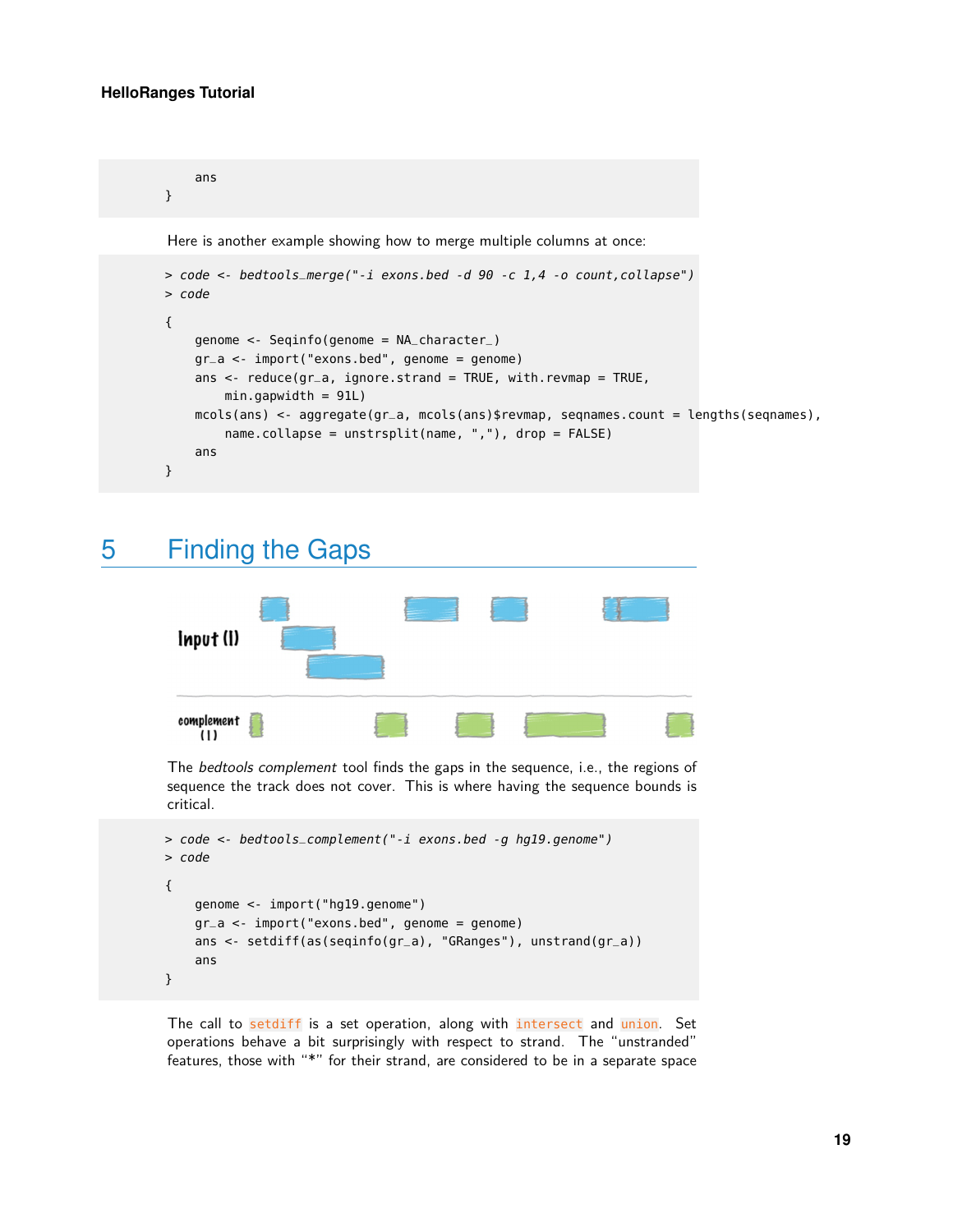from the stranded features. If we pass ignore.strand=TRUE, both arguments are unstranded and the result is unstranded (strand information is discarded). This makes sense, because there is no obvious way to merge a stranded and unstranded feature. Since we are looking for the gaps, we do not care about the strand, so discarding the strand is acceptable. Best practice is to make this explicit by calling unstrand instead of assuming the reader understands the behavior of ig nore.strand=TRUE.

# <span id="page-19-0"></span>6 Computing Genomic Coverage



<span id="page-19-1"></span>One of the useful ways to summarize ranges, particularly alignments, is to count how many times a position is overlapped by a range. This is called the coverage. Unlike bedtools genomecov, we do not require the data to be sorted.

# 6.1 Coverage vector

To compute the coverage, we just call coverage. For consistency with bedtools, which drops zero runs with the "-bg" option, we convert the coverage vector to a GRanges and subset:

```
> code <- bedtools_genomecov("-i exons.bed -g hg19.genome -bg")
> code
{
    genome <- import("hg19.genome")
    qr_a \leq 1 import("exons.bed", genome = genome)
    cov <- coverage(gr_a)
    ans <- GRanges(cov)
    ans <- subset(ans, score > 0)
    ans
}
```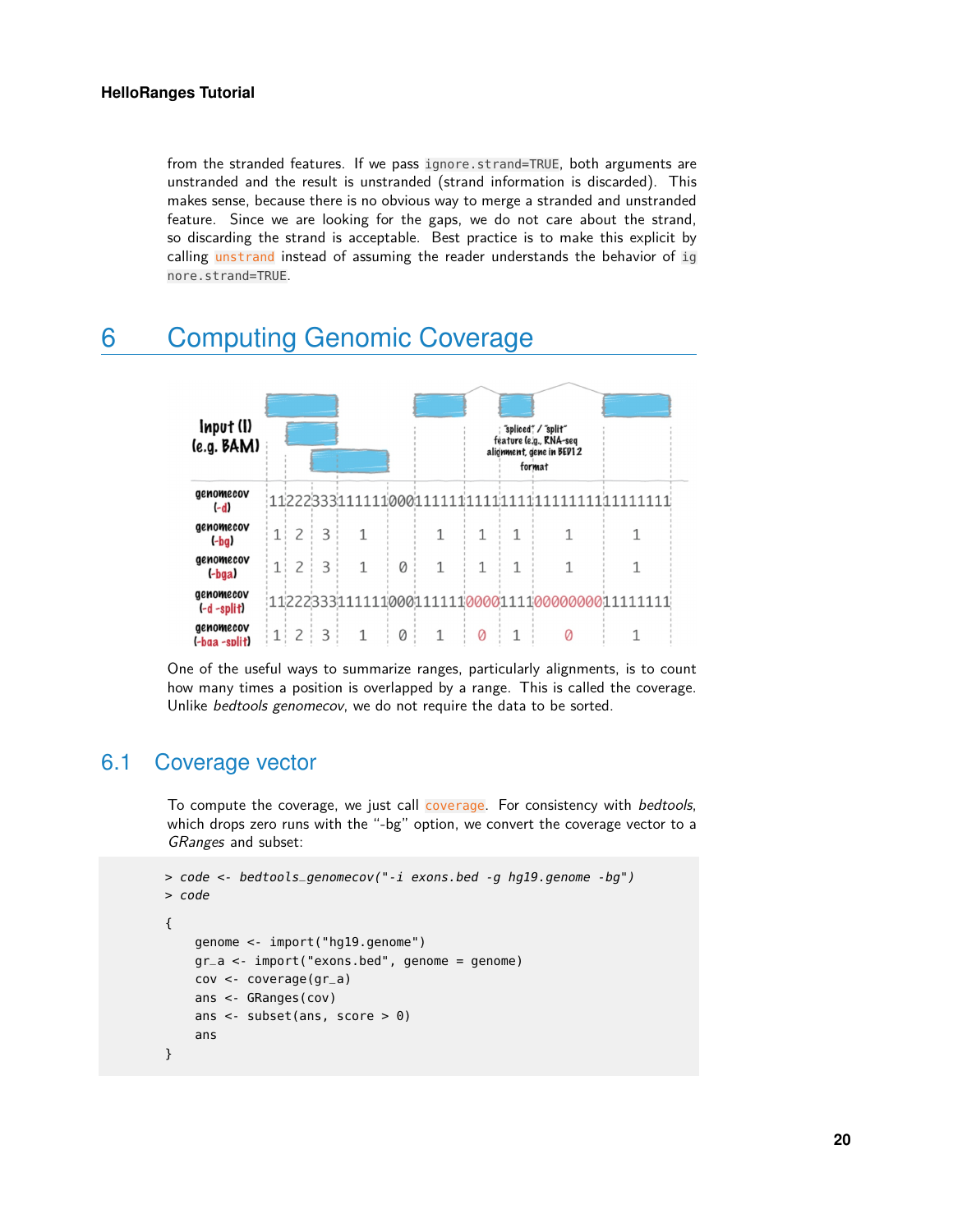### 6.2 Coverage histogram

The default behavior of genomecov is to compute a histogram showing the number and fraction of positions covered at each level. It does this for the individual chromosome, and the entire genome. While computing the coverage vector is as simple as calling coverage, forming the histogram is a bit complicated. This is a bit esoteric, but it lets us demonstrate how to aggregate data in R:

```
> code <- bedtools_genomecov("-i exons.bed -g hg19.genome")
> ans <- eval(code)
> code
{
    genome <- import("hg19.genome")
    gr_a <- import("exons.bed", genome = genome)
    cov <- coverage(gr_a)
   tablist <- List(lapply(cov, table))
    mcols(tablist)$len <- lengths(cov, use.names = FALSE)
    covhist <- stack(tablist, "seqnames", "count", "coverage")
    margin <- aggregate(covhist, ~coverage, count = sum(NumericList(count)))[-1L]
    margin <- DataFrame(seqnames = Rle("genome"), margin, len = sum(as.numeric(lengths(cov))))
    covhist <- rbind(covhist, margin)
    ans <- within(covhist, fraction <- count/len)
    ans
}
```
The cov object is an RleList, with one Rle per sequence (chromosome).

```
> cov
RleList of length 93
$chr1
integer-Rle of length 249250621 with 46230 runs
 Lengths: 11873 354 385 109 499 ... 2722 677 1868 37276
 Values : 0 1 0 1 0 ... 0 1 2 0
$chr10
integer-Rle of length 135534747 with 18962 runs
 Lengths: 92827 1227 500 111 78 ... 1120 3293 260 36289
 Values : 0 1 0 1 0 ... 8 0 8 0
$chr11
integer-Rle of length 135006516 with 25138 runs
 Lengths: 126986 4387 93 58 ... 22067 864 630961
 Values : 0 1 0 1 ... 0 1 0
$chr11_gl000202_random
integer-Rle of length 40103 with 1 run
 Lengths: 40103
```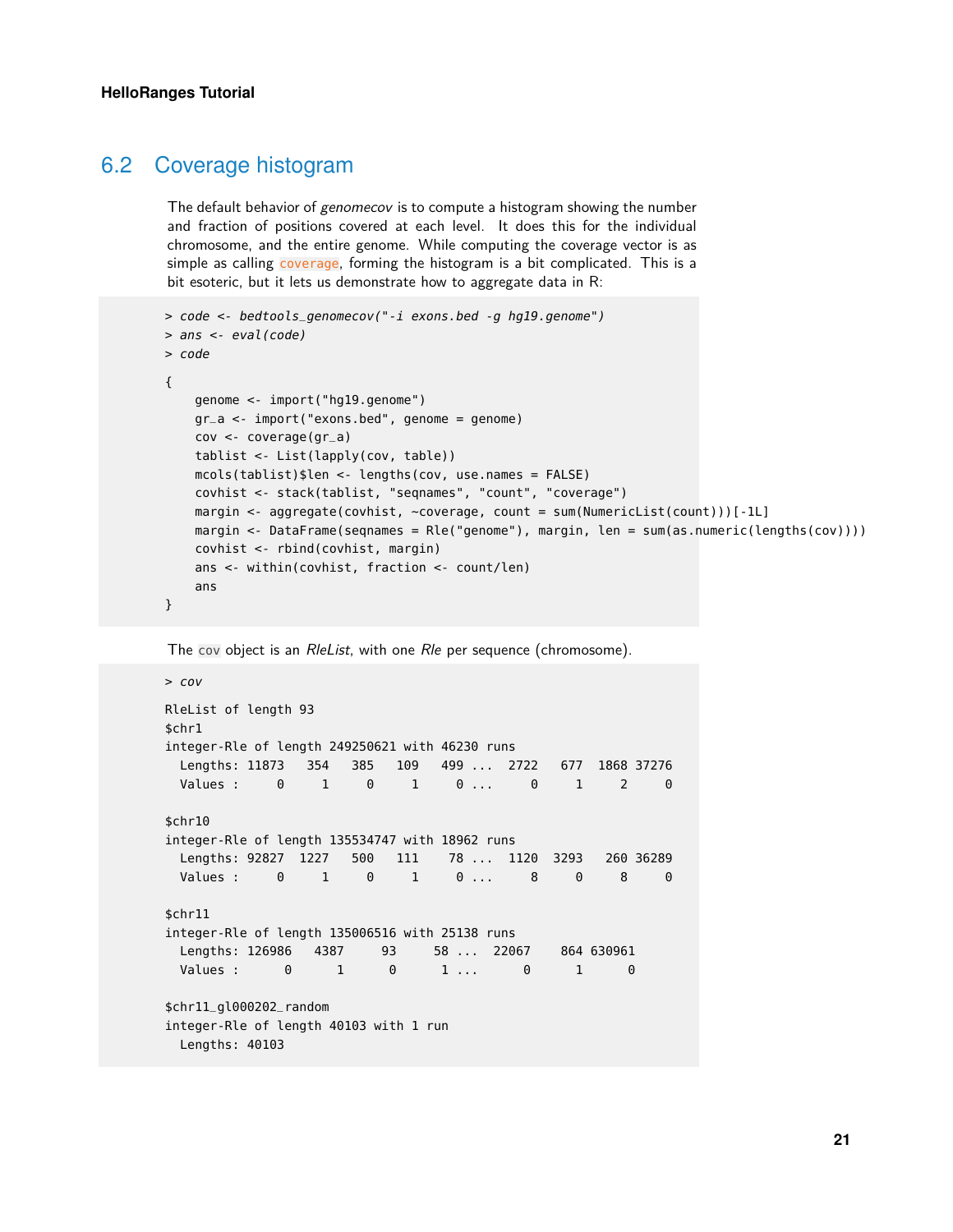Values : 0 \$chr12 integer-Rle of length 133851895 with 25290 runs Lengths: 87983 34 239 136 177 ... 271 1428 30 39473 Values : 0 1 0 1 0 ... 1 0 1 0 ... <88 more elements>

We tabulate each coverage vector individually, then stack the tables into an initial histogram. Then, we aggregate over the entire genome and combine the genome histogram with the per-chromosome histogram. The call to NumericList is only to avoid integer overflow. Finally, we compute the fraction covered and end up with:

> ans

| DataFrame with 653 rows and 5 columns |                   |               |                                                   |                 |                              |  |  |  |
|---------------------------------------|-------------------|---------------|---------------------------------------------------|-----------------|------------------------------|--|--|--|
|                                       | segnames coverage |               | count                                             | len             | fraction                     |  |  |  |
|                                       |                   |               | <rle> <factor> <numeric></numeric></factor></rle> | $<$ numeric $>$ | <numeric></numeric>          |  |  |  |
| 1                                     | 1                 | 0             | 241996316                                         | 249250621       | 0.970895539                  |  |  |  |
| 2                                     | 1                 | 1             | 4276763                                           | 249250621       | 0.017158485                  |  |  |  |
| 3                                     | 1                 | $\mathcal{P}$ | 1475526                                           | 249250621       | 0.005919849                  |  |  |  |
| 4                                     | 1                 | 3             | 710135                                            | 249250621       | 0.002849080                  |  |  |  |
| 5                                     | 1                 | 4             | 388193                                            | 249250621       | 0.001557440                  |  |  |  |
| .                                     |                   |               | .                                                 | .               | .                            |  |  |  |
| 649                                   | genome            | 73            |                                                   |                 | 135 3137161264 4.303253e-08  |  |  |  |
| 650                                   | genome            | 74            |                                                   |                 | 263 3137161264 8.383375e-08  |  |  |  |
| 651                                   | genome            | 75            |                                                   |                 | 1921 3137161264 6.123370e-07 |  |  |  |
| 652                                   | genome            | 76            |                                                   |                 | 705 3137161264 2.247255e-07  |  |  |  |
| 653                                   | genome            | 77            |                                                   |                 | 2103 3137161264 6.703513e-07 |  |  |  |

<span id="page-21-0"></span>This takes 3 minutes for bedtools, but closer to 3 seconds for us, probably because it is working too hard to conserve memory.

# 7 Combining operations

# 7.1 Chaining

<span id="page-21-1"></span>Most real-world workflows involve multiple operations, chained together. The R objects produced  $H$ elloRanges can be passed directly to existing  $R$  functions, and [HelloRanges](http://bioconductor.org/packages/HelloRanges) defines an ordinary  $R$  function corresponding to each bedtools operation. The arguments of the function correspond to bedtools arguments, except they can be  $R$  objects, like  $GRanges$ , in addition to filenames. These functions with ordinary R semantics are prefixed by  $R$ , so the analog to **bedtools** intersect is R\_bedtools\_intersect.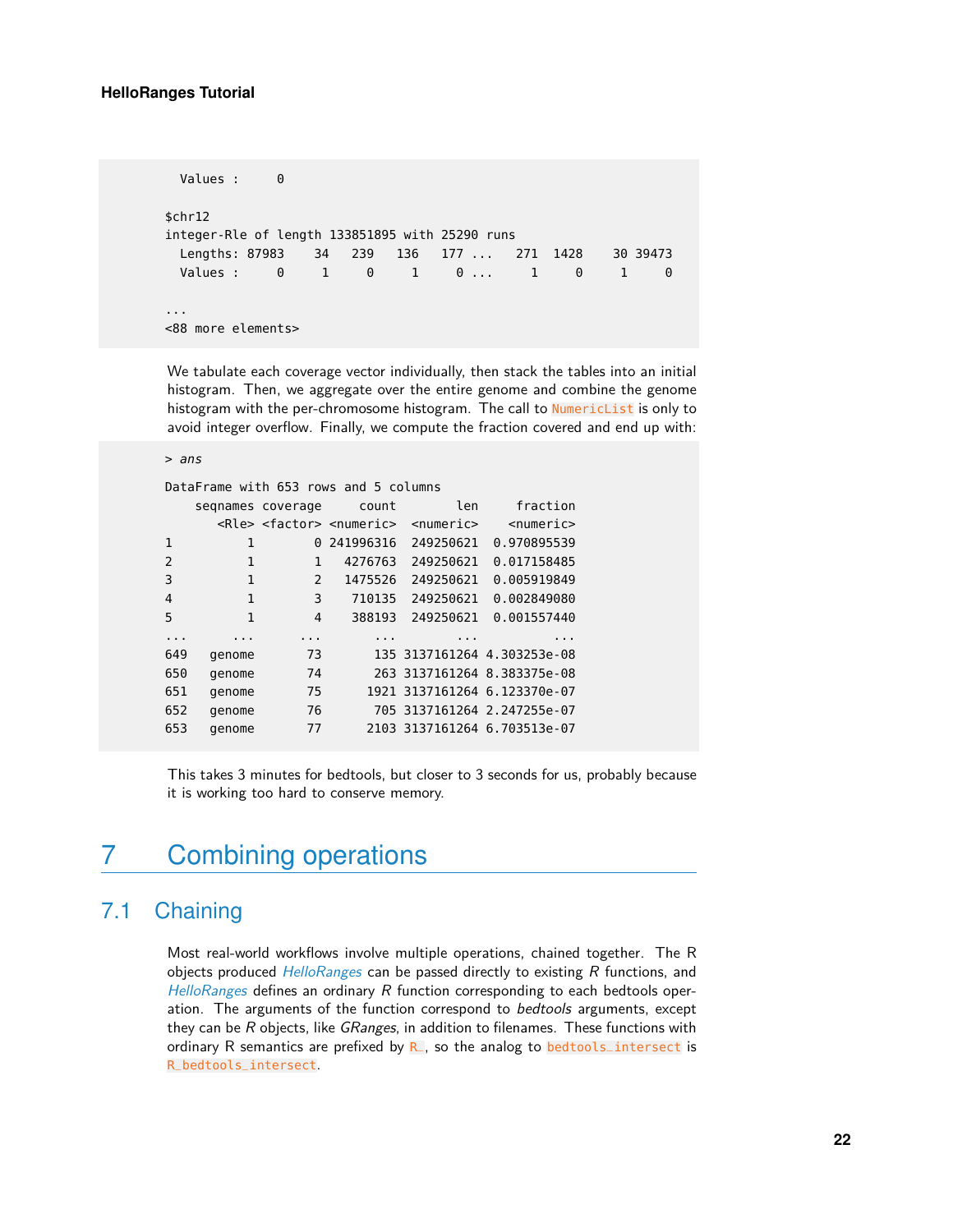Consider a use case similar to the one mentioned in the bedtools tutorial: find the regions of the CpG islands that are not covered by exons. We could do this directly with **bedtools**\_subtract, but let us instead compute the coverage of the exons, find the regions of zero coverage, and intersect those with the CpG islands.

First, we generate the code for the coverage operation (and ideally copy it to a script). The result of evaluating that code is a GRanges, which we subset for the regions with zero score.

```
> code <- bedtools_genomecov("-i exons.bed -g hg19.genome -bga")
> qr\theta <- subset(eval(code), score == \thetaL) # compare to: awk '$4==\theta'
> gr\thetaGRanges object with 229334 ranges and 1 metadata column:
        seqnames ranges strand | score
          <Rle> <IRanges> <Rle> | <integer>
     [1] chr1 [ 1, 11873] * | 0
     [2] chr1 [12228, 12612] * | 0
     [3] chr1 [12722, 13220] * | 0
     [4] chr1 [14830, 14969] * | 0
     [5] chr1 [15039, 15795] * | 0
     ... ... ... ... . ...
 [229330] chrY [59337237, 59337948] * | 0
 [229331] chrY [59338151, 59338753] * | 0
 [229332] chrY [59338860, 59340193] * | 0
 [229333] chrY [59340279, 59342486] * | 0
 [229334] chrY [59343489, 59373566] * | 0
 -------
 seqinfo: 93 sequences from an unspecified genome
```
Next, we pass gr0 directly to the R analog of intersect, R\_bedtools\_intersect:

```
> code <- R_bedtools_intersect("cpg.bed", gr0)
> code
{
    genome <- Seqinfo(genome = NA_character_)
    gr_a < -import("cpg.bed", genome = genome)gr_b < -gr0pairs <- findOverlapPairs(gr_a, gr_b, ignore.strand = TRUE)
   ans <- pintersect(pairs, ignore.strand = TRUE)
    ans
}
```
The generated code already refers to gr0 explicitly, so it is easy to copy this into the script.

To generalize, the chaining workflow is:

- 1. Generate code for first operation,
- 2. Integrate and evaluate the code,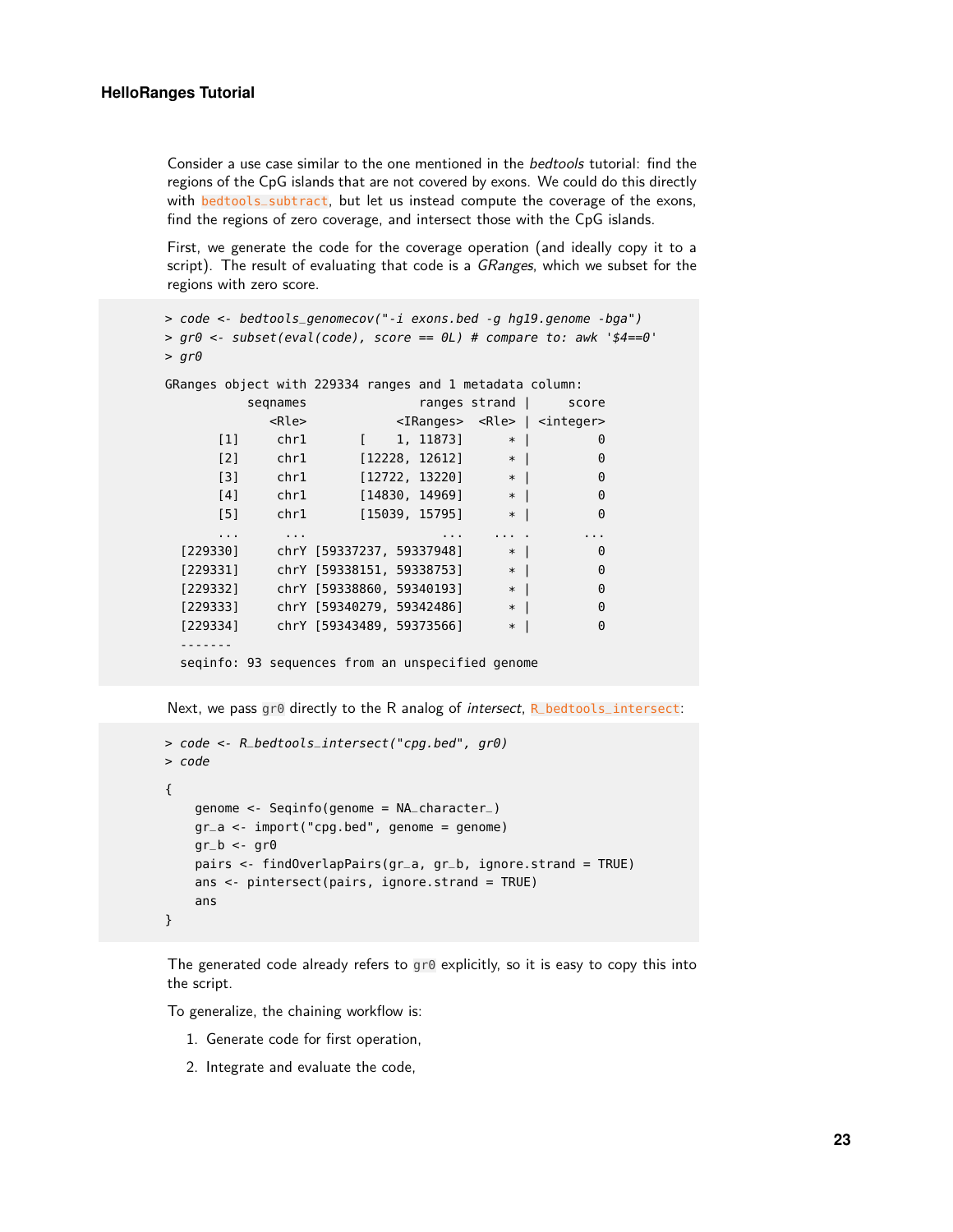- 3. Interactively inspect the result of evaluation,
- 4. Perform intermediate operations, while inspecting results,
- 5. Call  $R_$  analog to generate second stage code.

Generating and integrating  $R$  code is the best way to learn, and the best way to produce a readable, flexible and performant script. However, there are probably those who are tempted to evaluate the code directly, as we have done in this vignette. Further, there are those who wish to chain these operations together with the so-called "pipe" operator, because it would come so tantalizing close to the syntax of the shell. We thought it would be entertaining to observe people who, while "living in the moment", obfuscate their code by using both the obscure bedtools API and non-standard syntax. Thus, we created a third family of functions, prefixed by  $d\rho$ , which provide the same interface as the R family, except they evaluate the generated code:

```
> do_bedtools_genomecov("exons.bed", g="hg19.genome", bga=TRUE) %>%
```

```
+ subset(score > 0L) %>%
```
+ do\_bedtools\_intersect("cpg.bed", .)

<span id="page-23-0"></span>Enjoy.

## 7.2 Coalescence

In the previous section, we chained together independent operations. Having access to the underlying code gives us the flexibility to merge operations so that they are faster than the sum of their parts. We call this coalescence.

Consider a use case cited by the bedtools tutorial: compute the distribution of coverage over all exons. To integrate better with this tutorial, we adapt that to finding the distribution of exon coverage over all CpG islands.

We could mimic the example by computing the coverage complete histogram and extracting only the margin:

```
> code <- bedtools_coverage("-a cpg.bed -b exons.bed -hist -g hg19.genome")
> code
```

```
{
```

```
genome <- import("hg19.genome")
gr_a <- import("cpg.bed", genome = genome)
gr_b < -import("exons.bed", genome = genome)cov <- unname(coverage(gr_b)[gr_a])
tab <- t(table(cov))
tab < -</math> <math>cbind(tab, \text{ all } = \text{rowSums(tab)})</math>covhist <- DataFrame(as.table(tab))
colnames(covhist) <- c("coverage", "a", "count")
len <- c(lengths(cov, use.names = FALSE), sum(lengths(cov)))
covhist$len < -rep(len, each = nrow(tab))
```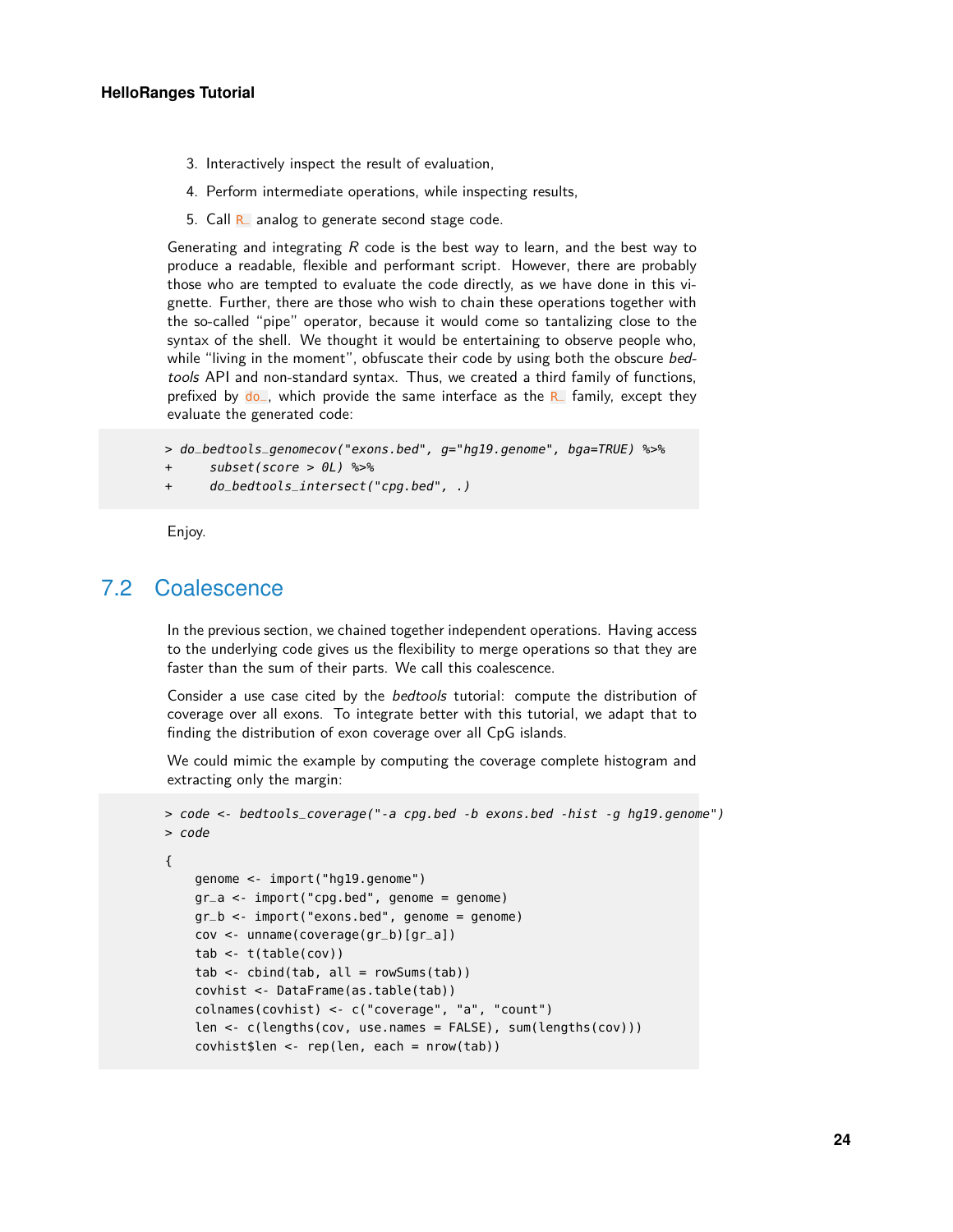}

```
covhist <- subset(covhist, count > 0L)
covhist$fraction <- with(covhist, count/len)
ans \lt- gr_a
covhistList <- split(covhist, ~a)[, -2L]
mcols(ans)$coverage <- head(covhistList, -1L)
metadata(ans)$coverage <- covhistList$all
ans
```
The code is quite complex, because the Ranges infrastructure does not attempt to generate high-level summaries of the data. The rationale, which is validated in this case, is that the desired summary depends on the specific question, and the number of questions is effectively infinite.

In this case, we only care about the margin, i.e., the all component:

```
> ans <- eval(code)
> metadata(ans)$coverage
DataFrame with 28 rows and 4 columns
  coverage count len fraction
  <factor> <numeric> <integer> <numeric>
1 0 14607020 21842742 0.66873564
2 1 4644079 21842742 0.21261429
3 2 1431318 21842742 0.06552831
4 3 581001 21842742 0.02659927
5 4 245183 21842742 0.01122492
... ... ... ... ...
24 25 161 21842742 7.370869e-06
25 30 21 21842742 9.614178e-07
26 31 160 21842742 7.325088e-06
27 33 947 21842742 4.335536e-05
28 77 327 21842742 1.497065e-05
```
Thus, we can simplify the code. We begin with the same lines:

```
> genome <- import("hg19.genome")
> gr_a < -import("cpg.bed", genome = genome)> gr_b <- import("exons.bed", genome = genome)
> cov <- unname(coverage(gr_b)[gr_a])
```
And summarize all of the coverage at once:

> all\_cov <- unlist(cov) > df <- as.data.frame(table(coverage=all\_cov)) > df\$fraction <- df\$Freq / length(all\_cov)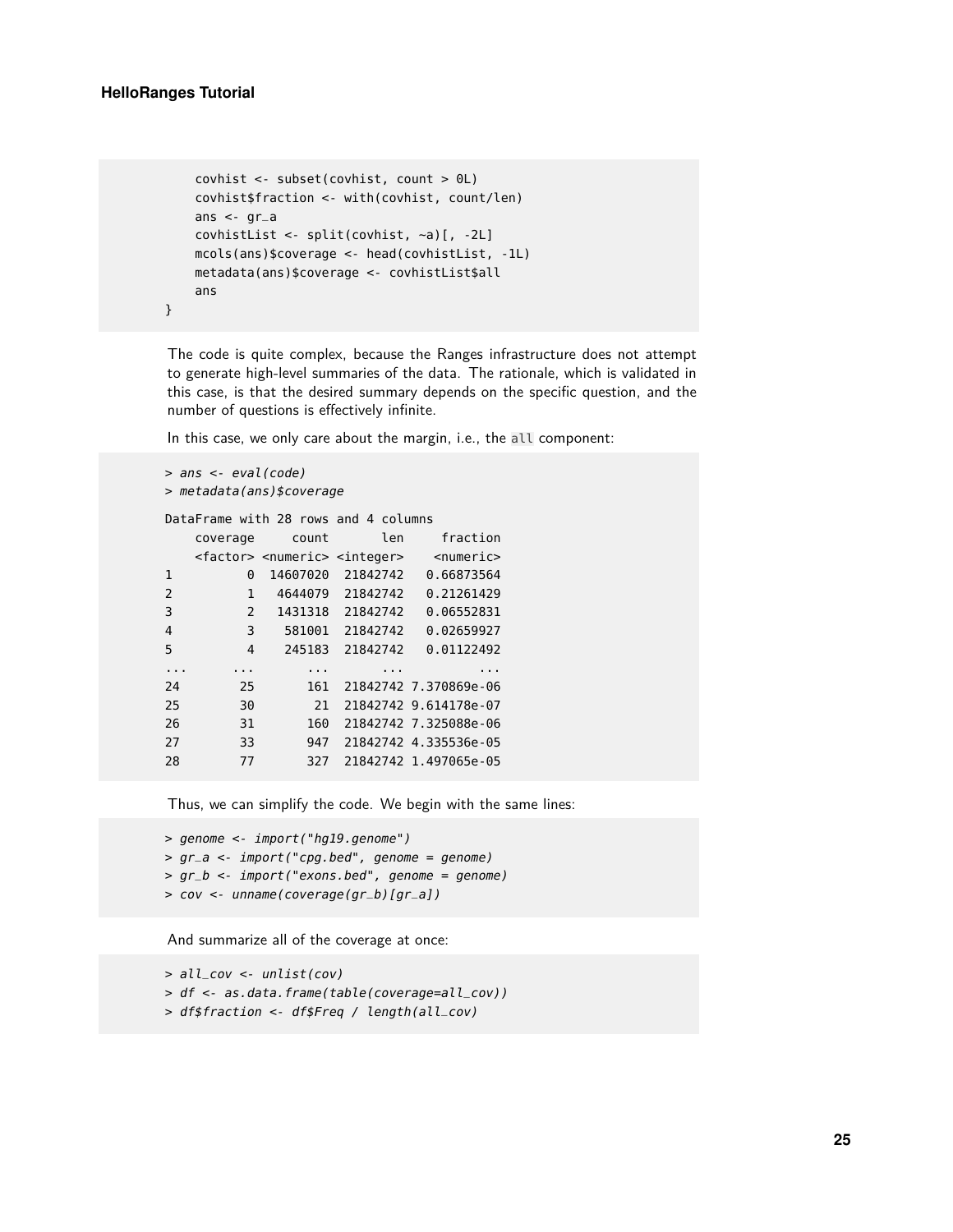#### **HelloRanges Tutorial**

This is much faster, because we are only computing one table, not 30,000, and the table method for Rle is very efficient.

We now have a simple *data.frame* that we can plot as an inverted ECDF:

 $> plot((1$ -cumsum(fraction)) ~ as.integer(coverage), df, type="s", + ylab = "fraction of bp > coverage", xlab="coverage")



# <span id="page-25-0"></span>8 Jaccard Statistic

In order to compare the Dnasel hypersenstivity across tissues, we will employ the bedtools jaccard statistic, a measure of similarity between two tracks. It is defined as the total width of their intersection over the total width of their union.

We might expect, for example, that the similarity within a tissue is higher than that between two tissues, and this is indeed the case: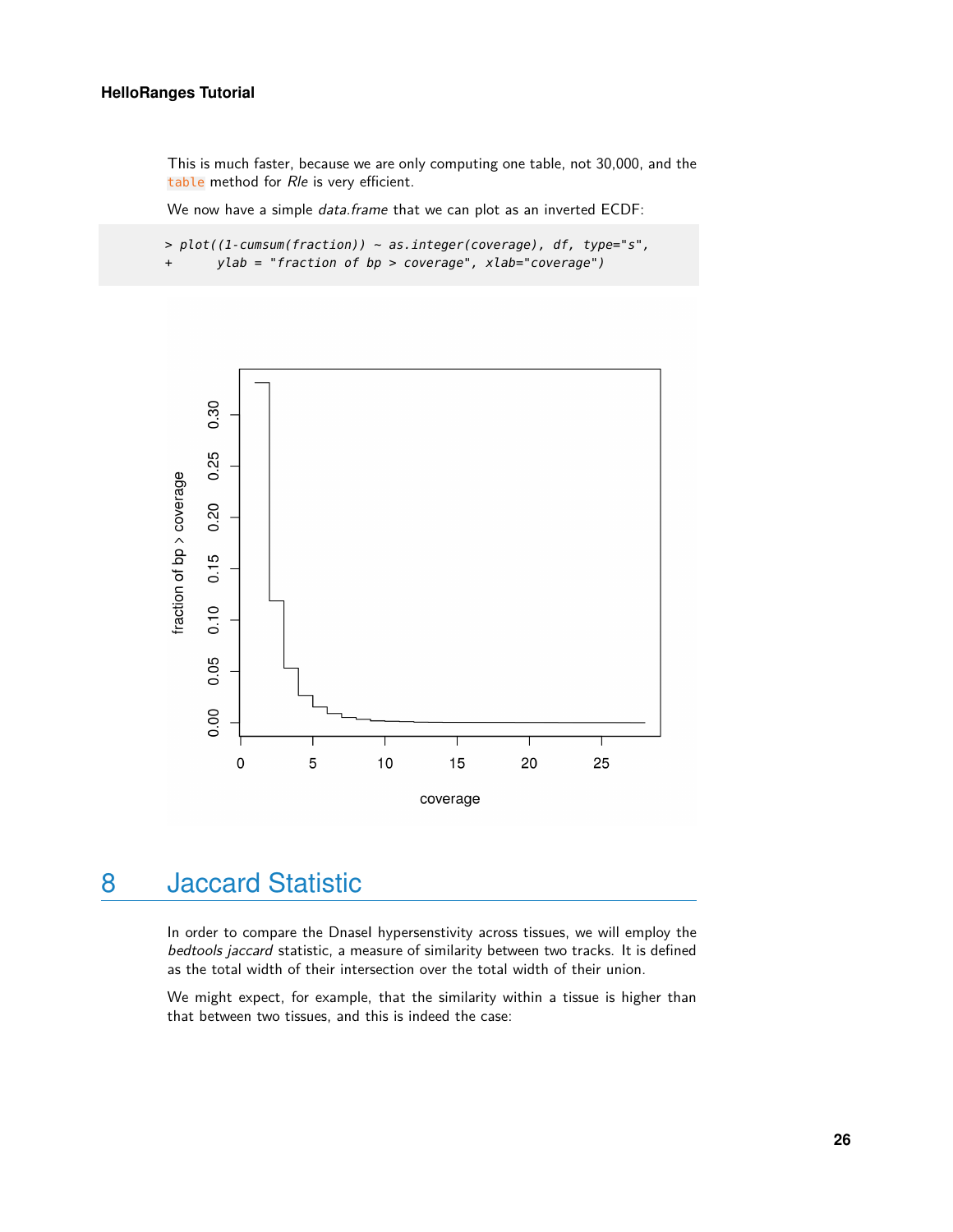```
> code <- bedtools_jaccard(
+ paste("-a fHeart-DS16621.hotspot.twopass.fdr0.05.merge.bed",
+ "-b fHeart-DS15839.hotspot.twopass.fdr0.05.merge.bed"))
> heart_heart <- eval(code)
> code <- bedtools_jaccard(
+ paste("-a fHeart-DS16621.hotspot.twopass.fdr0.05.merge.bed",
           + "-b fSkin_fibro_bicep_R-DS19745.hg19.hotspot.twopass.fdr0.05.merge.bed"))
> heart_skin <- eval(code)
> mstack(heart_heart=heart_heart, heart_skin=heart_skin)
DataFrame with 2 rows and 5 columns
       name intersection union jaccard n_intersections
       <Rle> <integer> <integer> <numeric> <integer>
1 heart_heart 81269248 160493950 0.5063695 130852
2 heart_skin 28076951 164197278 0.1709952 73261
```
The generated code makes the statistic self-documenting:

```
> code
{
    genome <- NA_character_
    gr_a <- import("fHeart-DS16621.hotspot.twopass.fdr0.05.merge.bed",
        genome = genome)
    gr_b <- import("fSkin_fibro_bicep_R-DS19745.hg19.hotspot.twopass.fdr0.05.merge.bed",
        genome = genome)
    intersects <- intersect(gr_a, gr_b, ignore.strand = TRUE)
    intersection <- sum(width(intersects))
    union <- sum(width(union(gr_a, gr_b, ignore.strand = TRUE)))
    ans <- DataFrame(intersection, union, jaccard = intersection/union,
        n_{\text{intersections}} = \text{length}(\text{intersects})ans
}
```
We can compute the statistic over all pairs of samples using functionality included with R, through the *parallel* package. There is no need to learn yet another syntax, such as that of the *parallel* UNIX utility. Nor do we need to download a custom python script, and repeatedly call perl and awk.

```
> files <- Sys.glob("*.merge.bed")
> names(files) <- sub("\\..*", "", files)
> ans <- outer(files, files,
+ function(a, b) mcmapply(do_bedtools_jaccard, a, b,
+ mc.cores=4))
> jaccard <- apply(ans, 1:2, function(x) x[[1]]$jaccard)
```
Since we are already in R, it is easy to create a simple plot: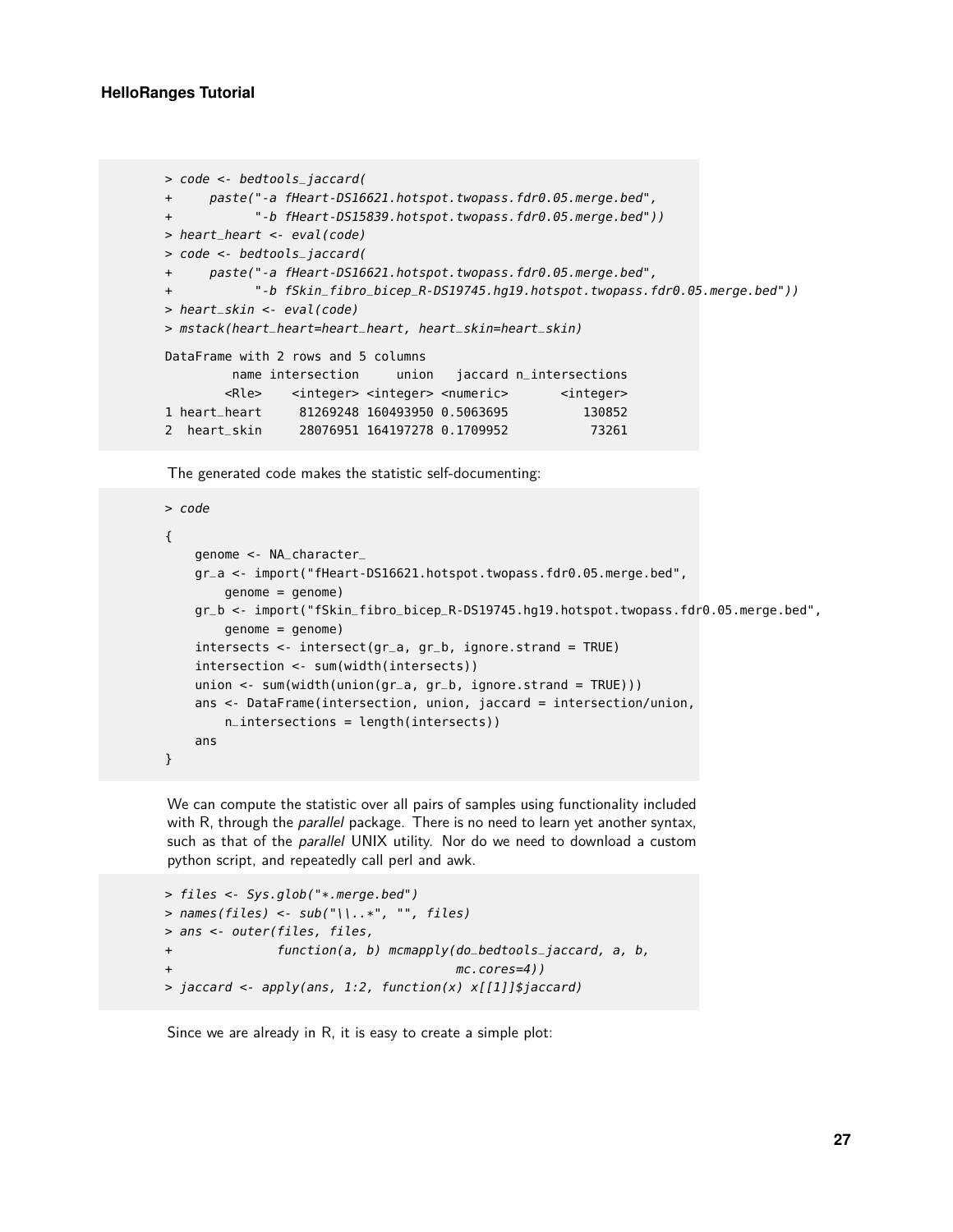

# <span id="page-27-0"></span>9 Exercises

These were adapted from the bedtools tutorial. Try to complete these exercises using Bioconductor directly.

- 1. Create a GRanges containing the non-exonic regions of the genome.
- 2. Compute the average distance from the GWAS SNPs to the closest exon (Hint: ?bedtools\_closest and ?distanceToNearest).
- 3. Compute the exon coverage in 500kb windows across the genome (Hint: ?bedtools\_makewindows and ?tileGenome).
- 4. How many exons are completely overlapped by an enhancer (from 'hesc. chromHmm.bed') (Hint: ¿%within%)?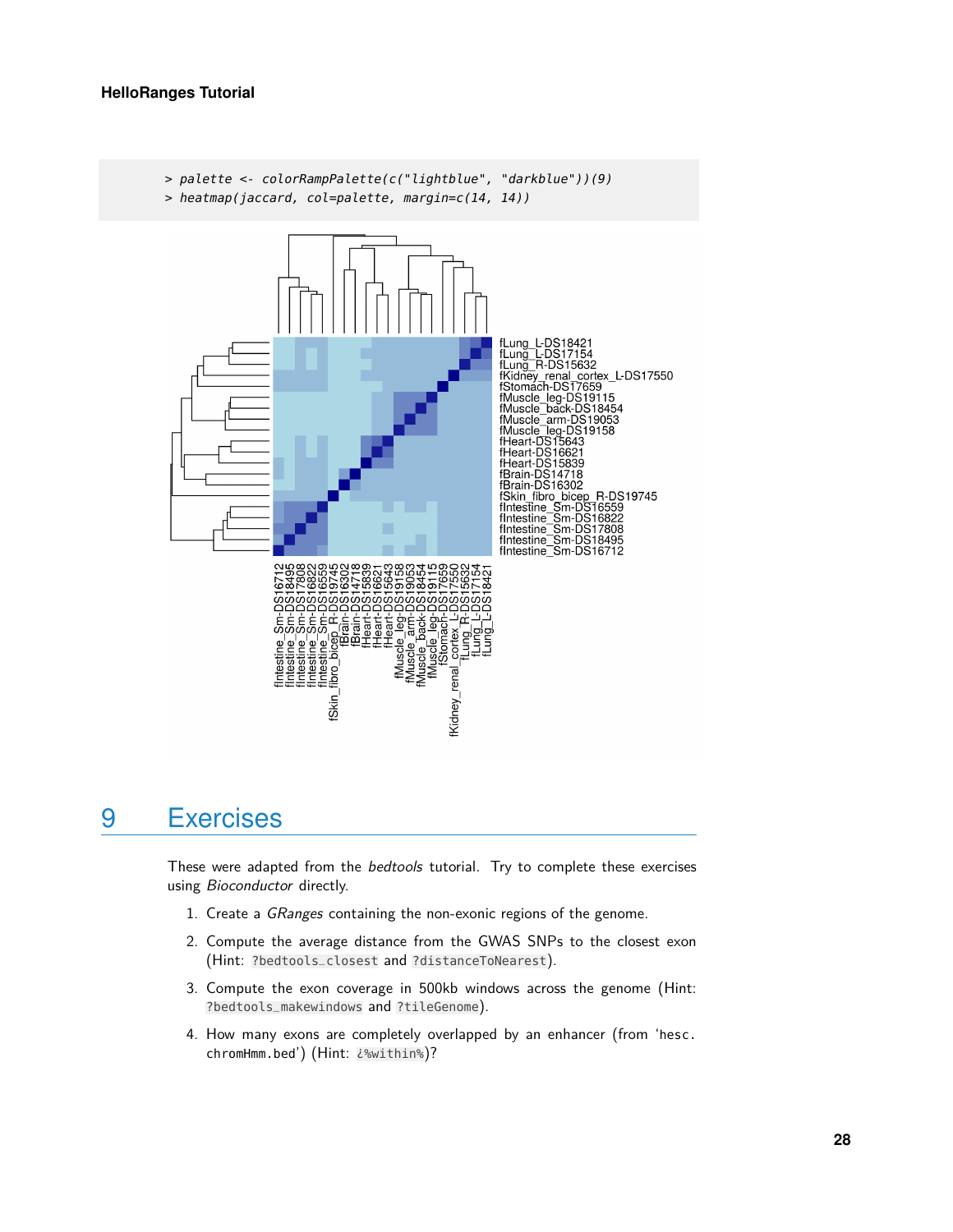- 5. What fraction of the disease-associated SNPs are exonic (Hint: (Hint:  $2\% over$ )?
- 6. Create intervals representing the canonical 2bp splice sites on either side of each exon (bonus: exclude splice sites at the first and last exons) (Hint: ?bedtools\_flank, ?intronsByTranscript).
- <span id="page-28-0"></span>7. Which hESC ChromHMM state represents the most number of base pairs in the genome? (Hint: ?xtabs).

### 9.1 Answers

Below, we give the bedtools-style answer first, followed by the essential call against the Bioconductor API.

First, we load the files into  $R$  objects for convenience:

```
> genome <- import("hg19.genome")
> exons <- import("exons.bed", genome=genome)
> gwas <- import("gwas.bed", genome=genome)
> hesc.chromHmm <- import("hesc.chromHmm.bed", genome=genome)
```
Here are the numbered answers:

```
1. > bedtools_complement("-i exons.bed -g hg19.genome")
  {
     genome <- import("hg19.genome")
     gr_a <- import("exons.bed", genome = genome)
     ans <- setdiff(as(seqinfo(gr_a), "GRanges"), unstrand(gr_a))
     ans
  }
  > ## or without HelloRanges:
  > setdiff(as(seqinfo(exons), "GRanges"), unstrand(exons))
  GRanges object with 229334 ranges and 0 metadata columns:
           seqnames ranges strand
             <Rle> <IRanges> <Rle>
        [1] chr1 [ 1, 11873] *
        [2] chr1 [12228, 12612] *
        [3] chr1 [12722, 13220] *
        [4] chr1 [14830, 14969] *
        [5] chr1 [15039, 15795] *
        ... ... ... ...
   [229330] chrY [59337237, 59337948] *
   [229331] chrY [59338151, 59338753] *
    [229332] chrY [59338860, 59340193]
   [229333] chrY [59340279, 59342486] *[229334] chrY [59343489, 59373566]
```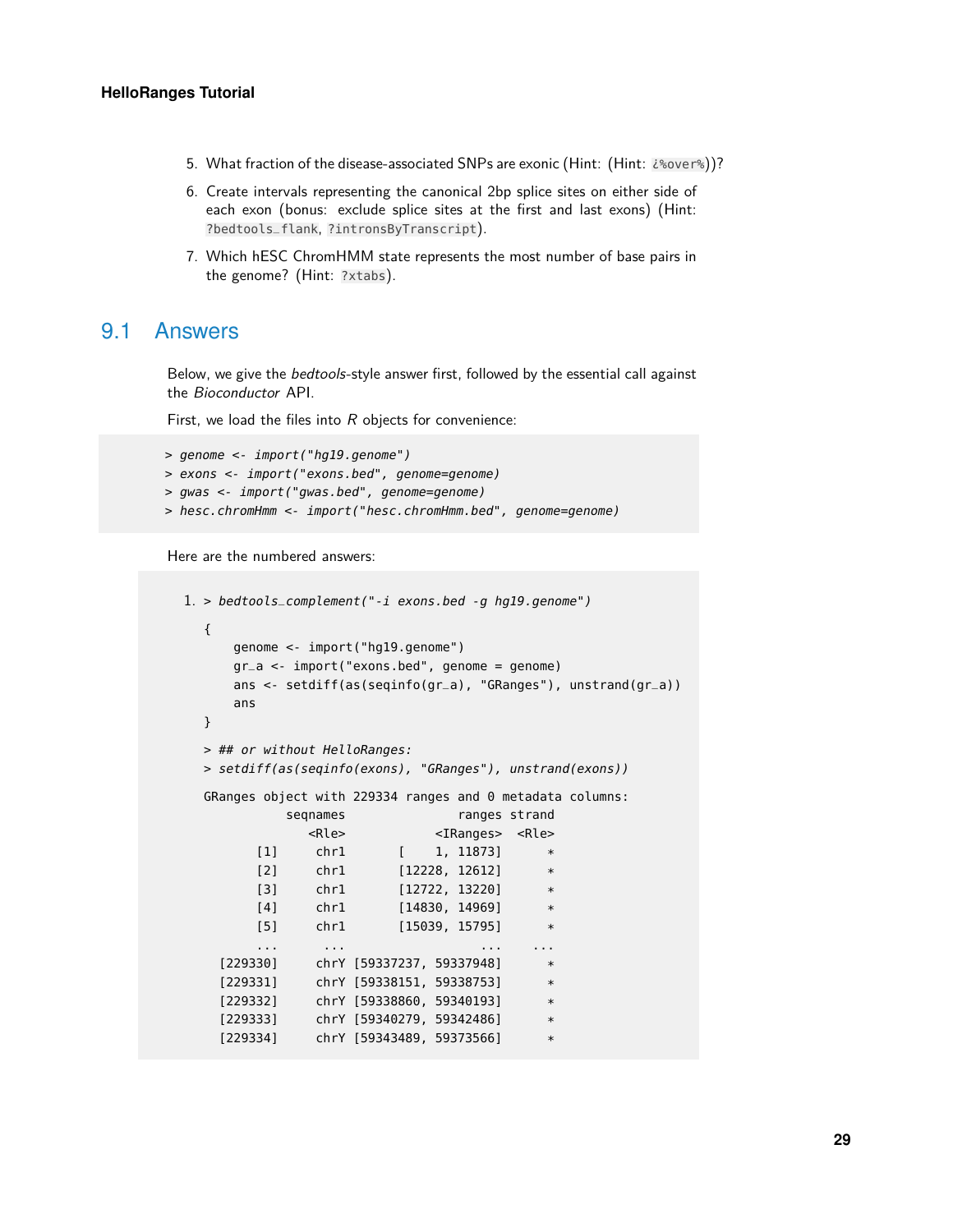```
-------
    seqinfo: 93 sequences from hg19 genome
2. > bedtools_closest("-a qwas.bed -b exons.bed -d")
  {
     genome <- Seqinfo(genome = NA_character_)
     gr_a < -import("gwas.bed", genome = genome)gr_b <- import("exons.bed", genome = genome)
     hits <- nearest(gr_a, gr_b, ignore.strand = TRUE, select = "all")
     ans <- pair(gr_a, gr_b, hits, all.x = TRUE)mcols(ans)$distance <- distance(ans)
     ans
  }
  > ## or
  > distanceToNearest(gwas, exons)
  Hits object with 17674 hits and 1 metadata column:
          queryHits subjectHits | distance
          <integer> <integer> | <integer>
       [1] 1 235 | 1319
       [2] 2 249 | 0
       [3] 3 426 | 0
       [4] 4 1160 | 2385
       [5] 5 1160 | 2894
       ... ... ... . ...
    [17670] 17676 455396 | 371
    [17671] 17677 455396 | 371
    [17672] 17678 455464 | 5898
    [17673] 17679 455674 | 324706
    [17674] 17680 456097 | 135628
    -------
    queryLength: 17680 / subjectLength: 459752
3. > code <- bedtools_makewindows("-g hg19.genome -w 500000")
  > code
  {
     genome <- import("hg19.genome")
     ans <- tile(as(genome, "GRanges"), width = 500000L)
     ans
  }
  > windows <- unlist(eval(code))
  > R_bedtools_intersect(windows, exons, c=TRUE)
  {
```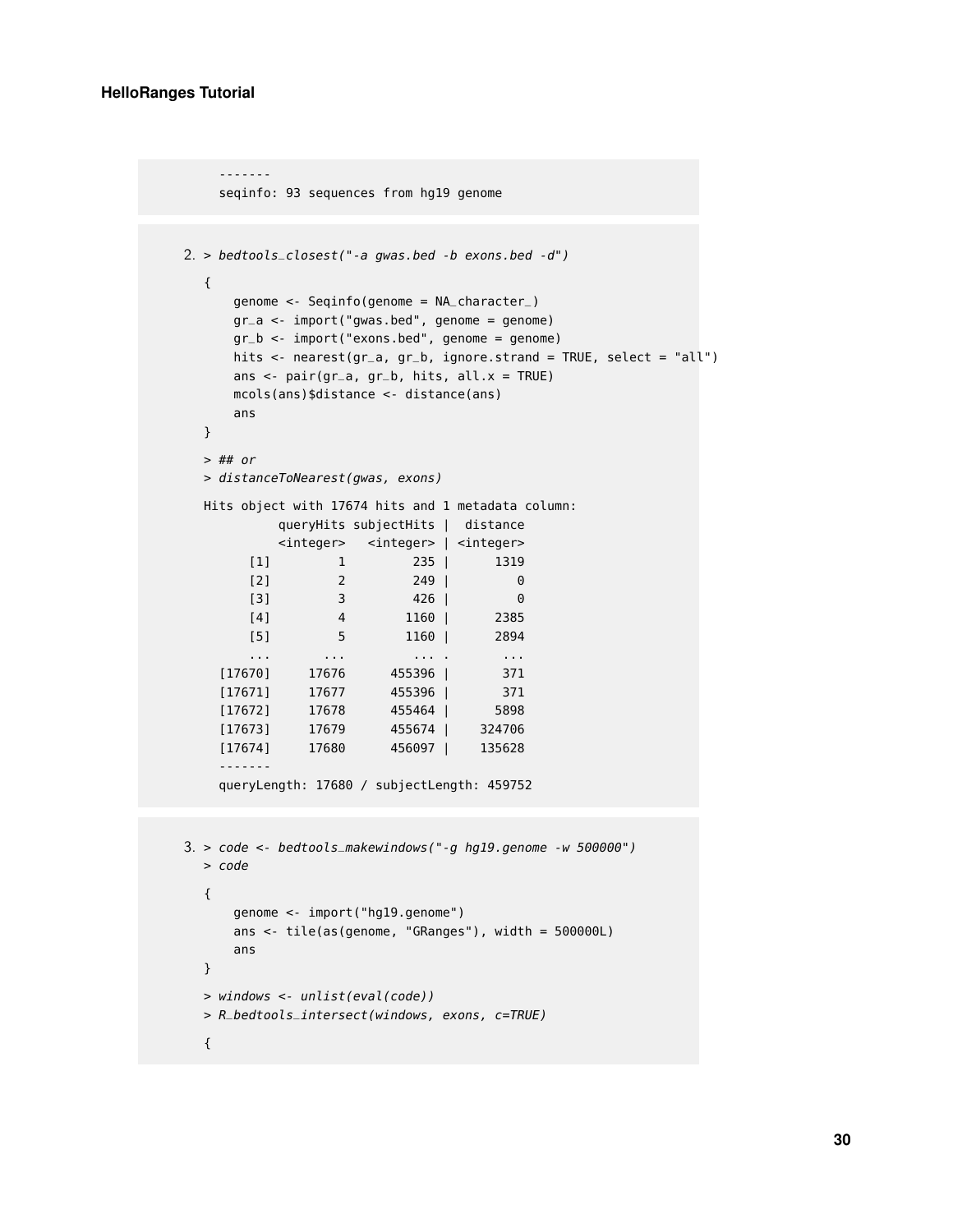#### **HelloRanges Tutorial**

```
genome <- Seqinfo(genome = NA_character_)
      gr_a <- windows
      gr_b < - exons
      ans \lt- gr_a
      mcols(ans)$overlap_count <- countOverlaps(gr_a, gr_b, ignore.strand = TRUE)
      ans
  }
  > ## or
  > str(countOverlaps(tileGenome(seqinfo(exons), tilewidth=500000),
  + exons))
   int [1:6275] 37 197 477 445 209 96 83 271 9 12 ...
4. > bedtools_intersect(
  + paste("-a exons.bed -b <\"grep Enhancer hesc.chromHmm.bed\"",
  + "-f 1.0 -wa -u"))
  {
      genome <- Seqinfo(genome = NA_character_)
      gr_a <- import("exons.bed", genome = genome)
      gr_b <- import(BEDFile(pipe("grep Enhancer hesc.chromHmm.bed")),
          genome = genome)
      hits <- findOverlaps(gr_a, gr_b, ignore.strand = TRUE, type = "within")
      gr_a[countQueryHits(hits) > 0L]
  }
  > quote(length(ans))
  length(ans)
  > ## or
  > sum(exons %within%
  + subset(hesc.chromHmm, grepl("Enhancer", name)))
  [1] 13746
```

```
5. > bedtools_intersect("-a gwas.bed -b exons.bed -u")
  {
      genome <- Seqinfo(genome = NA_character_)
      gr_a <- import("gwas.bed", genome = genome)
      gr_b <- import("exons.bed", genome = genome)
      subsetByOverlaps(gr_a, gr_b, ignore.strand = TRUE)
  }
  > quote(length(gr_a)/length(ans))
  length(gr_a)/length(ans)
  > ## or
```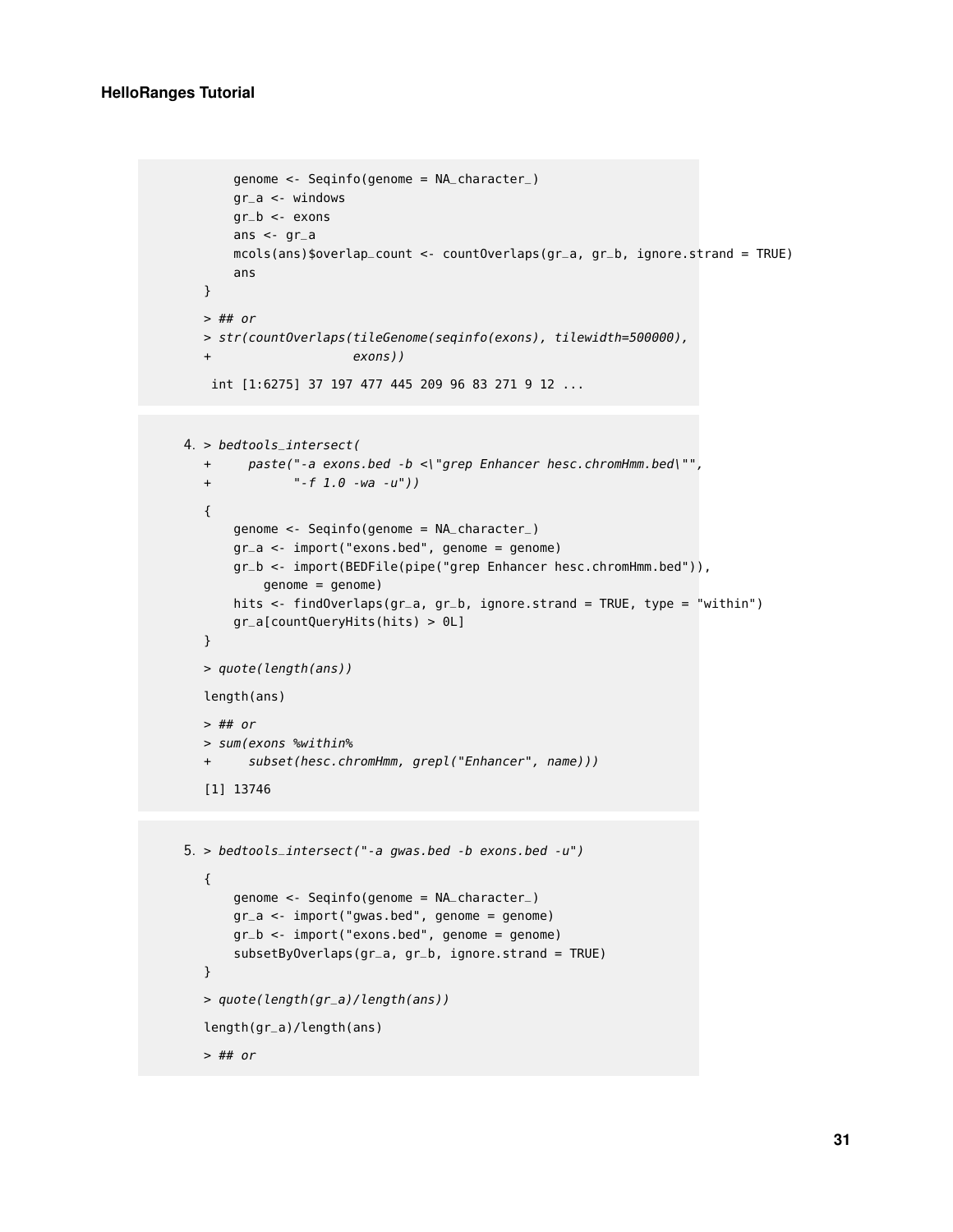```
> mean(gwas %over% exons)
  [1] 0.09162896
6. > bedtools_flank("-l 2 -r 2 -i exons.bed -g genome.txt")
  {
      genome <- Seqinfo(genome = "genome.txt")
      gr_a <- import("exons.bed", genome = genome)
      left \leq- flank(qr_a, 2, ignore.strand = TRUE)
      right <- flank(gr_a, 2, start = FALSE, ignore.strand = TRUE)
      ans <- zipup(Pairs(left, right))
      ans
  }
  > ## or, bonus:
  > exons <- keepStandardChromosomes(exons)
  > txid <- sub("_exon.*", "", exons$name)
  > tx <- split(exons, txid)
  > bounds <- range(tx)
  > transpliced <- lengths(bounds) > 1
  > introns <- unlist(psetdiff(unlist(bounds[!transpliced]),
                             tx[!transpliced]))
  > Pairs(resize(introns, 2L), resize(introns, 2L, fix="end"))
  Pairs object with 389830 pairs and 0 metadata columns:
                                first second
                            <GRanges> <GRanges>
         [1] chr12:9220777-9220778:- chr12:9220436-9220437:-
         [2] chr12:9221334-9221335:- chr12:9220821-9220822:-
         [3] chr12:9222339-9222340:- chr12:9221439-9221440:-
         [4] chr12:9223082-9223083:- chr12:9222410-9222411:-
         [5] chr12:9224953-9224954:- chr12:9223175-9223176:-
         ... ... ...
    [389826] chr9:123626325-123626326:- chr9:123625028-123625029:-
    [389827] chr9:123627986-123627987:- chr9:123626395-123626396:-
    [389828] chr9:123628304-123628305:- chr9:123628109-123628110:-
    [389829] chr9:123629146-123629147:- chr9:123628375-123628376:-
    [389830] chr9:123631084-123631085:- chr9:123629244-123629245:-
  > ## better way to get introns:
  > library(TxDb.Hsapiens.UCSC.hg19.knownGene)
  > txdb <- TxDb.Hsapiens.UCSC.hg19.knownGene
  > introns <- unlist(intronsByTranscript(txdb))
```
 $7.$  > system.time(names(which.max(xtabs(width ~ name,

```
+ hesc.chromHmm))))
```